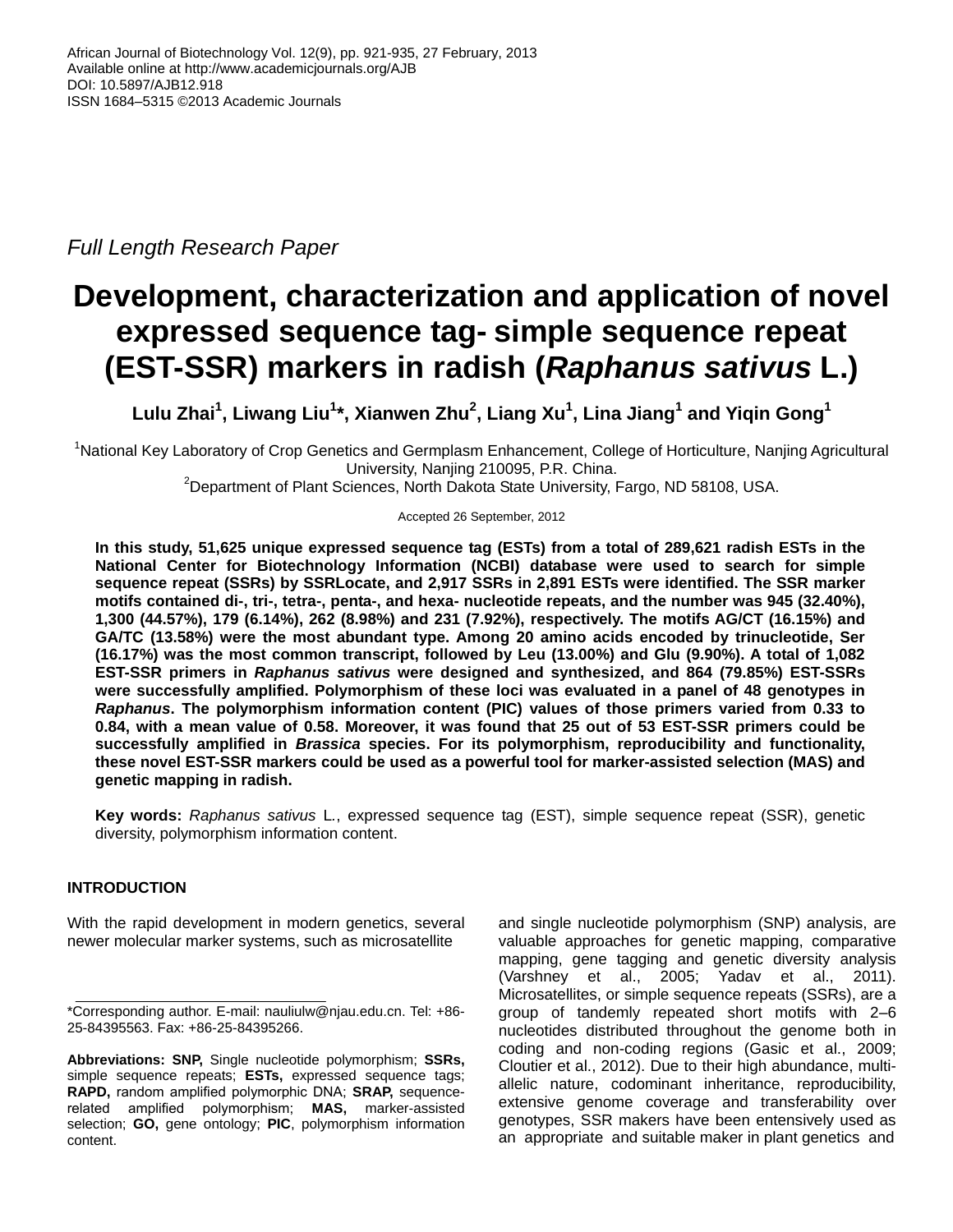breeding (Gasic et al., 2009; Wang et al., 2011).

In general, SSR markers could be developed from either genomic sequences or expressed sequence tags (ESTs). Increasing studies have shown that EST databases could provide reliable and robust sequence resources for gene discovery, genome annotation, and comparative genomics analysis (Kantety et al., 2002; Varshney et al., 2005). The availability of ESTs provides powerful approach for accelerating the systematic identification and development of SSR markers based on computer analytical approaches (Huang et al., 2011). Recently, with the increased available EST sequences in public database, EST-SSR markers have been successfully developed by mining EST databases in several important plant species, including rice (La Rota et al., 2005), wheat (Fu et al., 2006), peanut (Liang et al., 2009), barley (Varshney et al., 2006), cassava (Zou et al., 2011) and potato (Feingold et al., 2005). Moreover, the EST-SSR markers have been widely employed on plant genotyping, cultivar finger printing, genetic linkage mapping and gene tagging (Cloutier et al., 2012). Additionally, several studies have reported that EST-SSRs have higher interspecific transferability between related species or different genera, which could facilitate comparative genomic analyses (Wöhrmann and Weising, 2011; Mishra et al., 2011; Aggarwal et al., 2007).

Radish (*Raphanus sativus* L., 2n=2x=18), belonging to the *Brassicaceae* family, is one of the most important root vegetable crops in the world, especially in East Asia. In recent years, a few molecular marker systems including random amplified polymorphic DNA (RAPD) and sequence-related amplified polymorphism (SRAP) markers have been employed on genetic diversity analysis in radish (Liu et al., 2008; Kong et al., 2011). To date, however, only limited number of EST-SSRs has been successfully developed in radish (Shirasawa et al., 2011; Wang et al., 2007). Shirasawa et al. (2011) constructed a cDNA library consisting of 26,606 *R. sativus* ESTs and developed 3800 EST-SSR markers. There are abundant radish ESTs in the public National Center for Biotechnology Information (NCBI) database, while no studies have been conducted on developing SSR markers from these available ESTs. In order to increase the efficiency of genetic mapping, gene tagging and marker-assisted selection (MAS) in *R. sativus*, a great number of EST-SSR markers still remains to be developed from radish EST databases *in silico* approaches.

The objectives of the present study are: (1) To analyze the distribution and frequency of EST-SSRs in the expressed portion of the radish genome; (2) to develop a comprehensive set of novel EST-SSR markers for radish; (3) to assess their polymorphism in a set of 48 radish accessions and perform a phylogenetic analysis using a large number of EST-SSRs. In this study, the characteristics of totally 2,917 EST-SSRs in *R. sativus* were well demonstrated and a set of novel EST-SSR markers were successfully developed. These newly deve-

loped EST-SSR markers would provide a powerful tool for genetic diversity analysis, genetic mapping, gene tagging and MAS in radish.

## **MATERIALS AND METHODS**

## **Plant materials**

Two radish advanced inbred lines, NAU-YH and NAU-DY13 from the germplasm center of Nanjing Agricultural University were chosen for primer verification. A total of 48 genotype of radish with different root colors and origins, and 10 related species in *Brassica* were selected for genetic diversity and transferability study, respectively (Tables 1 and 2).

## **Sources of ESTs**

A total of 289,621 radish ESTs,which comprised of 123,708 in *R. sativus*, 81,524 in *Raphanus raphanistrum* subsp*. Raphanistrum*, 41,935 in *R. raphanistrum* subsp*. Landra*, 40,660 in *R. raphanistrum* subsp*. Maritimus* and 40,329 in *R. sativus* var. *oleiforms,* were downloaded and saved as FASTA format from the NCBI database (http://www.ncbi.nlm.nih.gov/projects/dbEST/) for SSR analysis. The sequences such as vectors and poly-A tail and poly-T stretches of the obtained ESTs were trimmed by cross-match [\(www.phrap.org\)](http://www.phrap.org/) and EST-trimmer [\(http://pgrc.ipk](http://pgrc.ipk-gatersleben.de/misa)[gatersleben.de/misa\)](http://pgrc.ipk-gatersleben.de/misa), respectively. After that, the pre-processed ESTs were merged into the same index class if they are from the same gene and finally the non-redundant sequences were obtained by cd-hit software program [\(http://www.bioinformatics.org/cd-hit/\)](http://www.bioinformatics.org/cd-hit/) for further study.

## **EST-SSRs identification and functional annotation**

The non-redundant ESTs in radish were used to search for SSRs by SSR Locate I (http://www.ufpel.tche.br/ faem/ fitotecnia/ fitomelhoramento/ falecoosco.html) with the standards of di-, tri-, tetra-, penta-, and hexa-nucleotides with 10, 7, 5, 4 and 4 repeats, respectively.

Gene ontology (GO) annotations for consensus and singleton sequences were assigned using the program Blast2GO. These sequences were submitted for GO annotation to the BLAST2GO program (Götz et al., 2008). Blast2go [\(www.blast2GO.com;](http://www.blast2go.com/) Conesa et al., 2005), a comprehensive bioinformatics tool kit, was used to functionally annotate and analyze the gene or protein sequences. A total of 1,170 ESTs of *R. sativus,* which could be used for primer design, were blasted in the NCBI nr (non-redundant) protein<br>database using the BLASTX algorithm using the BLASTX algorithm (http://www.ncbi.nlm.nih.gov/blast/Blast.cgi). The ESTs were allocated to the corresponding functional categories on the basis of the BLAST searches by GO annotation with 1.0E-25 of E-Value Hit Filter and 2 of GO Weight (Huang et al., 2011; Moccia et al., 2009).

#### **SSRs primer design and polymerase chain reaction (PCR) amplification**

A total of 1,082 primer pairs were designed in accordance with the criteria of predicted product size ranging from 100 to 500 bp, the GC percentage between 40 and 60%, primer length of 21±3 bp, of which 22 bp was optimum and melting temperature at 50 to 60°C. All the primer pairs were synthesized by Genscript Biotech Co., Ltd. For PCR amplification, genotyping, polymorphism analysis and transferability study, genomic DNA of two radish advanced inbred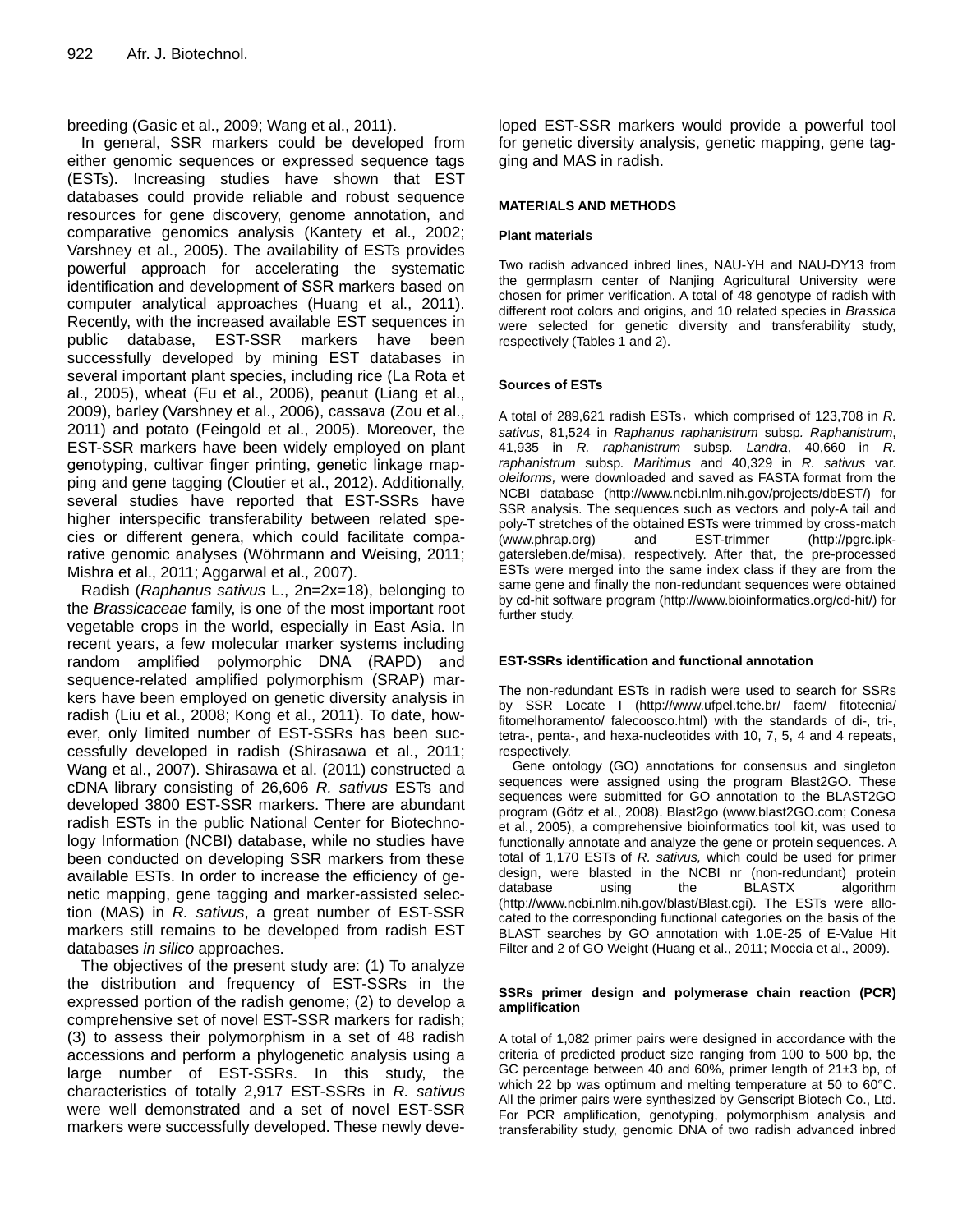| S/N              | <b>Accession</b>   | Origin                    | Skin color <sup>a</sup> | Root shape <sup>b</sup> | <b>Maturity</b> |
|------------------|--------------------|---------------------------|-------------------------|-------------------------|-----------------|
| 1                | 'RG'               | Nantong, China            | WH                      | GL                      | Medium          |
| $\overline{c}$   | 'LLYB'             | China                     | WH                      | GL                      | Medium          |
| 3                | PI358483           | Macedonia                 | WH                      | <b>TO</b>               | Late            |
| 4                | PI140428           | Iran                      | WH                      | <b>TO</b>               | Early           |
| 5                | PI177065           | Maryland, USA             | WH                      | <b>GLTO</b>             | Medium          |
| 6                | PI177063           | Maryland, USA             | WH                      | <b>TOLO</b>             | Early           |
| $\overline{7}$   | PI183242           | Egypt                     | WH                      | LO                      | Early           |
| $\bf8$           | PI135922           | Maryland, USA             | WH                      | LO                      | Early           |
| $\boldsymbol{9}$ | 'DY13'             | Nanchang, China           | WH                      | LO                      | Medium-late     |
| 10               | 'XBY'              | Shanxi, China             | WH                      | LO                      | Medium-late     |
| 11               | 'Summer Top'       | Korea, South              | WH                      | TO                      | Medium          |
| 12               | 'LLZDC'            | Nanjing, China            | WH                      | LO                      | Late            |
| 13               | PI263262           | Osaka, Japan              | WH                      | LO                      | Late            |
| 14               | Late Spring Top'   | Korea, South              | WH                      | LO                      | Medium-late     |
| 15               | 'All Season White' | Korea, South              | WH                      | TO                      | Medium          |
| 16               | 'YDH'              | China                     | <b>WHRD</b>             | CO                      | Early-medium    |
| 17               | 'XHT               | Nanjing, China            | <b>WHRD</b>             | <b>GLTOHL</b>           | Early-medium    |
| 18               | 'YH'               | Nanjing, China            | <b>RD</b>               | GL                      | Early           |
| 19               | PI436536           | Guatemala                 | <b>RD</b>               | <b>TOP</b>              | Early           |
| 20               | PI262942           | Leningrad, Russian        | <b>RDPIWH</b>           | <b>GLTOHL</b>           | Medium          |
| 21               | PI262941           | <b>Russian Federation</b> | <b>RDPU</b>             | <b>TOCOHL</b>           | Medium          |
| 22               | PI109562           | Columbia, USA             | <b>RDPU</b>             | GLLO                    | Medium          |
| 23               | PI121018           | Turkey                    | PU                      | <b>TOLO</b>             | Medium          |
| 24               | 'XZH'              | China                     | <b>RD</b>               | GL                      | Medium          |
| 25               | 'Sharlokhov'       | Alma-Ata, azakhstan       | <b>RD</b>               | GL                      | Early           |
| 26               | 'NJH'              | Nanjing, China            | <b>RD</b>               | GL                      | Medium          |
| 27               | 'WH'               | China                     | <b>RD</b>               | TO                      | Medium          |
| 28               | PI391633           | China                     | <b>RD</b>               | <b>TO</b>               | Early           |
| 29               | 'DHP'              | Wuhan, China              | <b>RD</b>               | GLLO                    | Late            |
| 30               | 'ZSYZH'            | Mianyang, China           | <b>RD</b>               | GLLO                    | Medium          |
| 31               | 'ZQH'              | Nanjing, China            | <b>RD</b>               | GLLO                    | Medium          |
| 32               | 'QTCXH'            | Nanjing, China            | <b>RD</b>               | <b>GLLO</b>             | Medium          |
| 33               | 'Red King'         | <b>United States</b>      | <b>RD</b>               | GLLO                    | Medium          |
| 34               | 'BJXLM'            | Beijing, China            | <b>GR</b>               | GL                      | Medium          |
| 35               | 'MTH'              | China                     | GR                      | GL                      | Medium          |
| 36               | 'QTC'              | Nanjing, China            | GR                      | TO                      | Medium          |
| 37               | 'QTBJQ'            | Nanjing, China            | GR                      | TO                      | Medium          |
| 38               | 'WXQ'              | Weifang, China            | GR                      | HL.                     | Medium          |
| 39               | 'MTHS-1'           | Germany                   | <b>BL</b>               | GL                      | Medium          |
| 40               | 'MTHS-2'           | Germany                   | BL                      | GL                      | Medium          |
| 41               | 'Winter Black'     | <b>Bulgaria</b>           | BL                      | <b>GLTO</b>             | Late            |
| 42               | PI179982           | Maryland, USA             | WH                      | LO                      | Early           |
| 43               | PI647064           | India                     | WH                      | LO                      | Early           |
| 44               | PI647070           |                           | WH                      | LO                      | Early           |
| 45               | PI271456           | India                     | WHPU                    | LO                      | Early           |
| 46               | PI177533           | Maryland, USA             | <b>PIWH</b>             | <b>TOGLLO</b>           | Medium          |
| 47               | PI271451           | Gujarat, USA              | WH                      | LO                      | Early           |
| 48               | PI381011           | Washington, USA           | WH                      | LO                      | Early           |

**Table 1.** Genotypes used for EST-SSR analysis.

<sup>a</sup>BK, Black; BL, blue; BR, brown; GN, green; PI, pink; PU, purple; RD, red; WH, white; YE, yellow; <sup>b</sup>CO, conical; GL, globe; HL, half-long; LO, long; TO, top.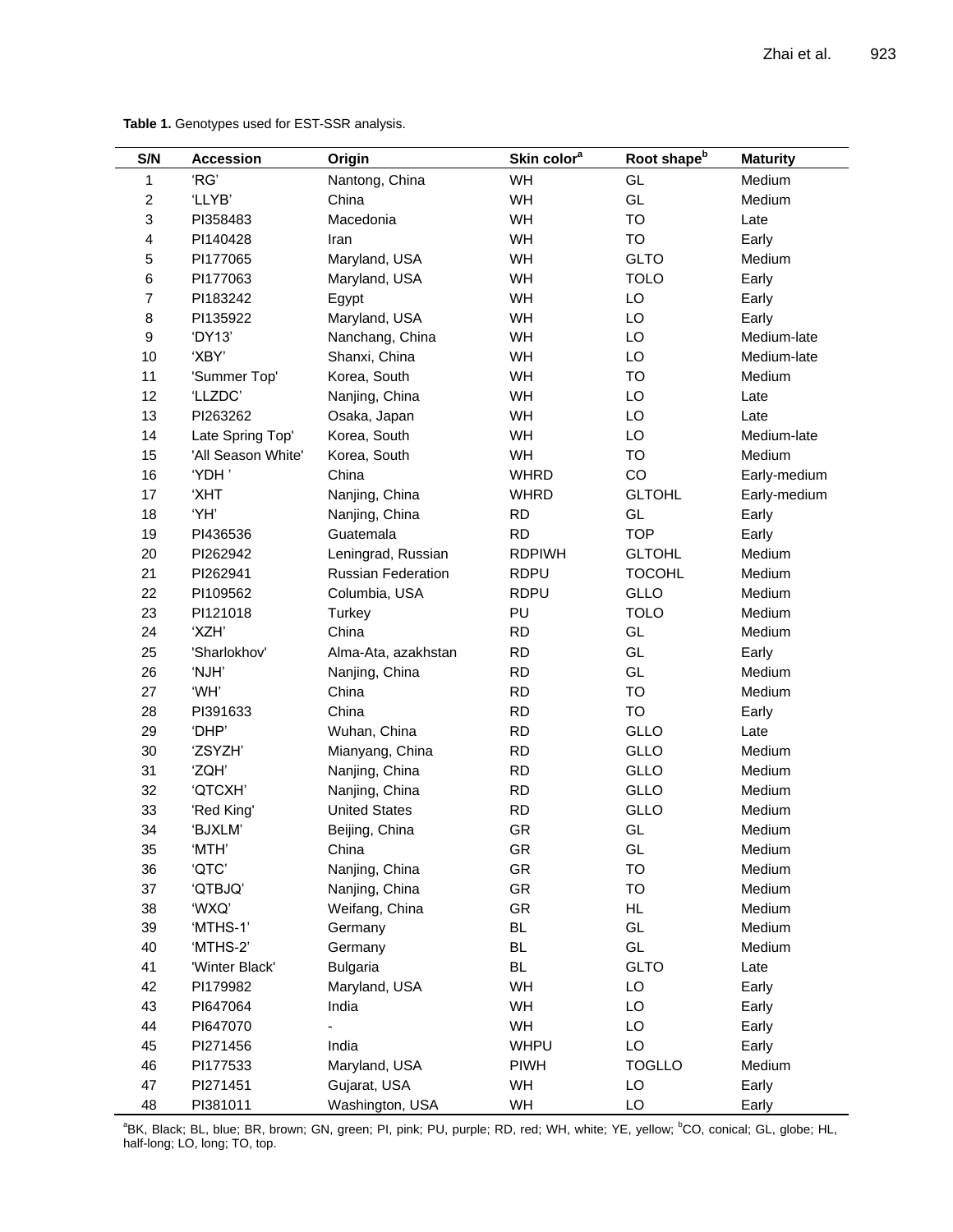| S/N | <b>Cultivar</b>     | <b>Scientific name</b>                 | <b>Genome</b> |
|-----|---------------------|----------------------------------------|---------------|
|     | Radish 'ZDC'        | R. sativus L.                          | <b>RR</b>     |
| 2   | Nausa-110 PI381011. | R. raphanistrum L.                     | <b>RR</b>     |
| 3   | Pakchoi             | B. ssp.chinensis (L.) Makino           | AA            |
| 4   | cabbage'SG21'       | B. oleracea var. capitata L.           | CC            |
| 5   | Broccoli 'YX'       | B. oleracea var. <i>italica</i> Planch | CC            |
| 6   | cauliflower 'YG'    | B. oleracea var. botrytis L.           | CC            |
|     | HJ                  | B. nigra L.                            | BB            |
| 8   | 'LS'                | B. napus                               | AABB          |
| 9   | 'Ethiopia'          | B. juncea                              | <b>BBCC</b>   |
| 10  | Oil rape 'ZY'       | B. napus                               | AACC          |

**Table 2.** Related species in Brassica used for transferability analysis of radish EST-SSR primers.

line NAU-YH and NAU-DY13, 48 genotype of radish with different root colors and origins and 10 related species in *Brassica* were extracted from young leaves using a modified cetyl trimethylammonium bromide (CTAB) protocol (Liu et al., 2003).

PCR amplifications were performed on a Thermal Cycler (SensoQuest Labcycler, Germany) with a total volume of 15 μl containing 10 ng of genomic DNA, 2.0 mM MgCl<sub>2</sub>, 0.2 mM dNTP, 0.75 unit of Taq DNA polymerase (TaKaRa) and 0.1 µM forward and reverse primer, and the program was pre-denaturation of 2 min at 94°C, 35 cycles of 40 s denaturation at 94°C, 55 to 60°C (varying with the Tm of the different primer sets) of annealing for 45 s, and 1 min at 72°C, followed by 7min extension at 72°C. The PCR products were runned on 8% non-denaturing polyacrylamide gels at 160 V for 2 h and visualized with a rapid silver staining method (Bassam et al., 1991; Liu et al., 2008). Partial amplification segments were recovered from polyacrylamide gel electrophoresis (PAGE) gel with AxyPrep DNA gel extraction kit (Axygen Biotechnology Co., Ltd.) and cloned with T-A cloning kit (TaKaRa Biotechnology Co., Ltd.), the positive clones were sequenced with ABI 7330 (Beijing Genomics Institute Co., Ltd.).

#### **Analysis of polymorphism and genetic diversity**

Total of 48 different radish genotypes consisting of *R. sativus* and its wild relatives (Table 1) were applied to value polymorphism of these loci and clustered for phylogenetic analysis basing on the estimated genetic distance. The EST-SSR alleles were converted into a binary matrix where the presence of an allele was scored as 1, its absence was scored as 0 as per NTSYS data format. Through the data matrix, a dendrogram was constructed by the unweighted pair group method using arithmetic averages (UPGMA) methodology.

For primers that produced the exact fragments after PCR reactions, the amount of alleles was noted and the polymorphism information content (PIC) value (Smith et al., 1997) of an SSR locus was calculated according to the following equation:

$$
\text{PIC} = 1 - \sum_{i=1}^{k} P_i^2
$$

Where, *pi* is the frequency of the *i*th allele out of the total number of alleles at an SSR locus, and k stands for the total number of different alleles at the locus.

#### **Detection of the transferability of EST-SSR primers**

To assess the transferability for cross-species amplification of the

EST-SSR markers, 12 related species crops in Brassicaeae family were used (Table 2). In addition, DNA bands, the expectant size fragments in the non-denaturing polyacrylamide gel were recovered. Furthermore, the products obtained after further PCR of the recovered fragments as template DNA were purified and sequenced. And sequence alignment was conducted using ClustalX software [\(http://www.seekbio.com/DownloadShow.asp?id=2247\)](http://www.seekbio.com/DownloadShow.asp?id=2247) (Aggarwal et al., 2007).

## **RESULTS**

## **Identification and characteristics of EST-SSRs in radish**

After removal of the redundant sequences, no repeat sequences or repeat with less than four motif frequency, a total of 51,625 unique EST sequences were obtained. Basing on the computer searches with SSRLocateI software, a total of 2,891 ESTs were identified to have at least one putative SSR and 2,917 SSRs were identified, indicating that merely 5.60% ESTs contained microsatellites. Among the non-redundant EST-derived SSR repeats, tri-nucleotide, accounting for 44.57% of total SSRs, was the highest frequency repeat unit, which followed by di- (32.40%), penta- (8.98%), tetra- (7.92%) and hexa- nucleotide (6.14%), respectively (Figure 1). The lengths of SSRs were varied from 20 to 114 bp among all repeat types with a mean of 24.94 bp (Table 3). The maximum motif with GAACCA/TGGTTC (3.46%), AGAGA/TCTCT (4.58%), AAAG/CTTT (7.61%), GAA/TTC (14.58%), and AG/CT (49.84%) was found in hexa-, pente-, tetra-, tri-, and di-nucleotide, respectively.

The twenty types of major motifs, the frequencies and total length of individual SSR units were exhibited in Table 4. Among the targeted motifs of EST-SSRs, the dinucleotide motif AG/CT with a total length of 12,338 bp was the most abundant with a frequency of 16.15% (Figure 1), followed by GA/TC with a total length of 10,306 bp had a frequency of 13.58%; while the trinucleotide motif GAA/TTC, AGA/TCT and ATC/GAT had a frequency of 6.62, 6.24 and 4.56%, respectively (Table 4).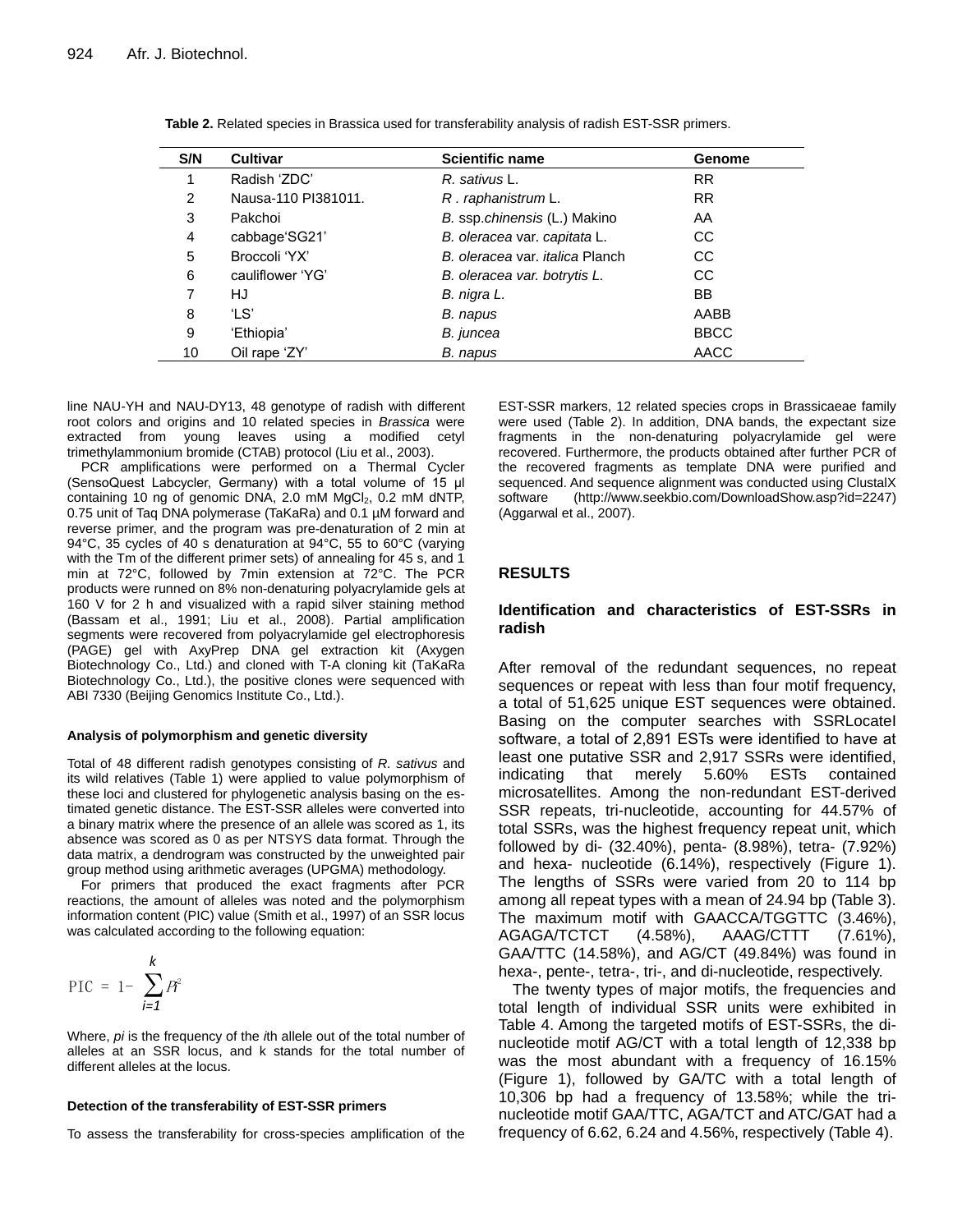| Repeat type         | No.  | <b>Maximum length</b><br>(bp) | <b>Total length</b> | Average length<br>(bp) | No. and percentage of the<br>maximum repeat motif |
|---------------------|------|-------------------------------|---------------------|------------------------|---------------------------------------------------|
| <b>Dinucleotide</b> | 945  | 108                           | 24404               | 25.82                  | AG/CT(471,49.84)                                  |
| Trinucleotide       | 1300 | 114                           | 31965               | 24.59                  | GAA/TTC(193,14.85)                                |
| Tetranucleotide     | 179  | 56                            | 4116                | 22.99                  | AAAG/CTTT(15,7.61)                                |
| Pentanucleotide     | 262  | 70                            | 5740                | 21.91                  | AGAGA/TCTCT(12,4.58)                              |
| Hexanucleotide      | 231  | 90                            | 6534                | 28.29                  | GAACCA/TGGTTC(8,3.46)                             |
| Total               | 2917 | 114                           | 72759               | 24.94                  |                                                   |

**Table 3.** Characteristics of different repeat motifs in the radish (*R. sativus*) SSRs.

**Table 4.** Frequency distribution of major SSRs based on main motif sequence type.

| Motif type     | No. | Total length (bp) | Percentage (%) |
|----------------|-----|-------------------|----------------|
| AG/CT          | 471 | 12338             | 16.15          |
| <b>GA/TC</b>   | 215 | 10306             | 13.58          |
| AC/GT          | 15  | 982               | 1.51           |
| CA/TG          | 27  | 634               | 0.93           |
| <b>GAA/TTC</b> | 193 | 5088              | 6.62           |
| AGA/TCT        | 182 | 4542              | 6.24           |
| <b>ATC/GAT</b> | 133 | 3360              | 4.56           |
| AAG/CTT        | 124 | 3087              | 4.25           |
| ATG/CAT        | 113 | 2895              | 3.87           |
| <b>TCA/TGA</b> | 104 | 2604              | 3.57           |
| CAA/TTG        | 73  | 1698              | 2.50           |
| CTC/GAG        | 60  | 1326              | 2.06           |
| AAC/GTT        | 41  | 990               | 1.41           |
| <b>ACA/TGT</b> | 41  | 1041              | 1.41           |
| AGC/GCT        | 38  | 843               | 1.30           |
| AGG/CCT        | 23  | 504               | 0.79           |
| CGA/CTG        | 23  | 234               | 0.79           |
| <b>GGA/TCC</b> | 21  | 465               | 0.72           |
| CAC/GTG        | 17  | 399               | 0.58           |
| AAAG/CTTT      | 15  | 460               | 0.51           |



**Figure 1.** Distribution of nucleotides in radish ESTs.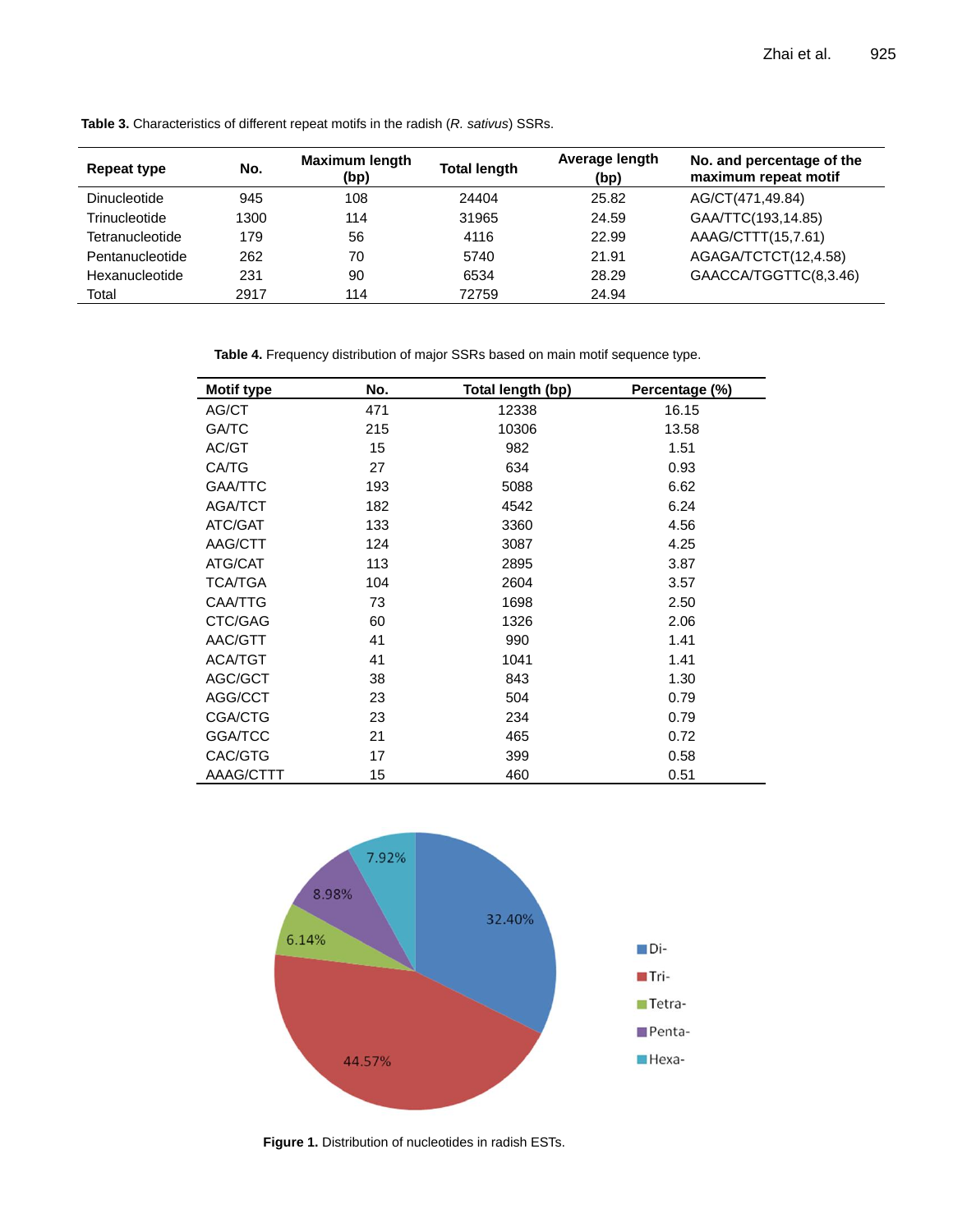A total of 20 amino acids were coded by the trinucleotide repeat sequences, and their distributions were successfully detected (Figure 2). It was found that the amount of Ser (16.84%) was the top one, which could be coded by AGC, AGU, UCA, UCC, UCG or UCU, and followed by Leu (13.53%) and Glu (10.28%), while Cys (1.36%), Trp (1.00%) and Tyr (0.59%) were much less than any other amino acids.

# **ESTs annotation**

EST sequences of *R. sativus* were first analyzed using Blast2GO, the computational software regularly used for functional annotation. In this study, best hits in BLASTX searches were mainly to *Arabidopsis thaliana*, *Arabidopsis lyrata*, *Thellungiella halophila*, *Brassica rapa* and *Brassica napus* with 1-20 hits per EST sequence (Figure 3). A total of 1,170 ESTs of *R. sativus* containing identified microsatellites were blasted in the NCBI nr (non-redundant) protein database with an expectation value of 1e-25 or less, while about 834 (71.28%) of the set with significant matches were classified into more than 30 categories on level 2. The annotations of each EST were assigned to the GO categories for three main categories consisting of biological processes, cellular component and molecular function (Figure 4).

According to the GO terms retrieved, the most abundant genes were involved in metabolism (380, 25.97%) under biological processes (Figure 4A). When grouped according to cellular component (Figure 4B), the ESTs could be assigned into five categories and a major subset of ESTs (46.09%) was covered by the GO term of 'Cell' and 34.73% were linked to organelle, while the remaining groups involved macromolecular complex, membrane-enclosed lumen and extracellular region. For molecular function (Figure 4C), the *R. sativus* ESTs could be assigned into 11 categories. The majority (48.11%) of the ESTs was assigned to 'binding' and 'catalytic activity' ranked in the second.

# **Development and validation of EST-SSRs primers**

Based on SSRs flanking sequences, a total of 1,082 EST-SSR primers from 1,170 ESTs were designed and synthesized, from which 864 SSRs were successfully amplified with genomic DNA of two radish advanced inbred lines, 'NAU-YH' and 'NAU-DY13'. Out of 864 SSR primers, 592 (68.52%) primers could generate stable and repeatable bands with expected sizes, while the other EST-SSR primers failed to amplify the expected bands, which mainly attributed to the regions covering intron and extron of the specific gene, or their origin EST sequences with compound SSRs structures. To further confirm the reality and positivity of the polymorphic microsatellitecontaining sequence, 20 co-dominant segregation segments were recovered and sequenced after T-A cloning. The results show that the sequences were in high accordance with the original EST sequences, indicating that the developed SSR primers were highly specific.

# **Application of radish EST-SSRs in genetic diversity analysis**

Ninety-seven informative EST-SSR primers were selected for genetic diversity analysis in a panel of 48 radish genotypes. A total of 72 (74.23%) primers showed polymorphism in 48 radish lines and totally 263 alleles were detected (Figure 5). The number of alleles per locus varied from 1 to 7, with the average of 2.6. The PIC values varied from 0.33 to 0.84, with a mean value of 0.58. The sequence of the forward and reverse primers, the repeat motif, annealing temperature, PIC value and expected size of the PCR products from the 97 EST-SSR primers in *R. sativus* are listed in Table 5.

Based on the EST-SSR analysis, a phylogenetic tree was constructed with the similarity coefficient between 0.61 and 0.83 by UPGMA methodology (Figure 6). All the accessions could be clustered into four main groups according to their origins at 0.62 of similarity coefficient. Group I contained 29 accessions collected from China and other Asia countries including Japan and Korea. In this group, the 'QTC' was quite close to 'QTBJQ' and a strong relation existed between 'WXQ' and 'XLM'. Moreover, all these four genotypes had green skin root. Additionally, 'Summer Top', 'All Season White' collected from Korea and 'PI263262' obtained from Japan have white roots and clustered into the same subgroup. The second main cluster (II) was comprised of 11 wild accessions obtained from different countries in the word. The wild accessions have purple long siliques (more than 20 cm) and deep purple flowers, which was extremely different from the local radish cultivars. In addition, all accessions in the group II were in early maturity. The third group, consisting of two accessions of 'PI109562' and 'red king' were collected from USA, indicating there is close relationship between these two accessions with red skin root. Group IV contained six accessions mainly collected from Europe. Accession No. 22 was much closely related to accession 'Red King', both of which were originated from German with black roots. Moreover, the 'PI262941' and 'Sharlokhov', collected from different countries, were clustered into one group, indicating that their parental lines may be involved in the same germplasm pool. The results from cluster analysis suggested that the genotypes of the *Raphanus* accessions were correlated with their geographic origins, although the genetic variation exists among different plant species.

# **Transferability of radish EST-SSR markers across**  *Brassicacaea* **species**

A set of 53 randomly selected EST–SSRs were evaluated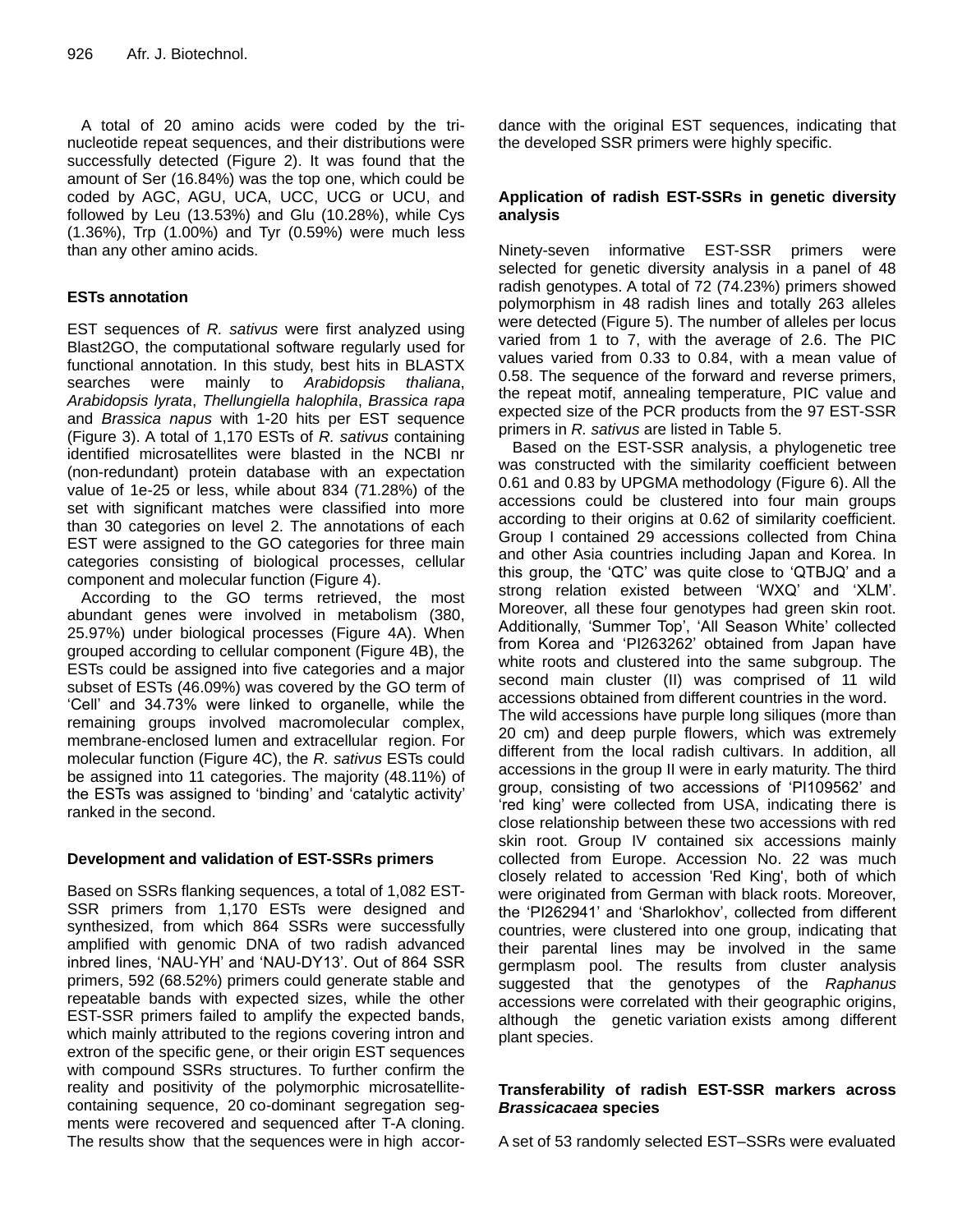





using genomic DNA of 10 plant species belonging to Brassicacaea family (Table 2). Overall, a total of 25 (47.17%) primers could produce repeatable and stable bands in all 10 plant species while the other 28 primers could merely be amplified in some of these species. Furthermore, the specific markers that showed polymorphic in *Brassica* species were further sequenced. The DNA sequences were subject to alignment analysis and the SSR motifs with different length were identified (Figure 7). The results showed that a SSR primer could amplify fragments with different sizes visualized in the polyacrylamide gel, indicating that different copies of motifs were observed among different species of Brassicacaea family. Moreover, the regions flanking the SSRs were sufficiently conserved (Figure 7). In conclusion, the high level of transferability of these EST-SSRs demonstrated that the newly developed radish EST-SSR markers were applicable and reliable in some related plant species in Brassicacaea family as well.

## **DISCUSSION**

## **Identification and characterization of EST-SSRs in radish**

In recent years, the EST sequences of several plant species have been widely employed for identification and characterization of SSRs in various genetic studies (Varshney et al., 2005; Narina et al., 2011). In this study,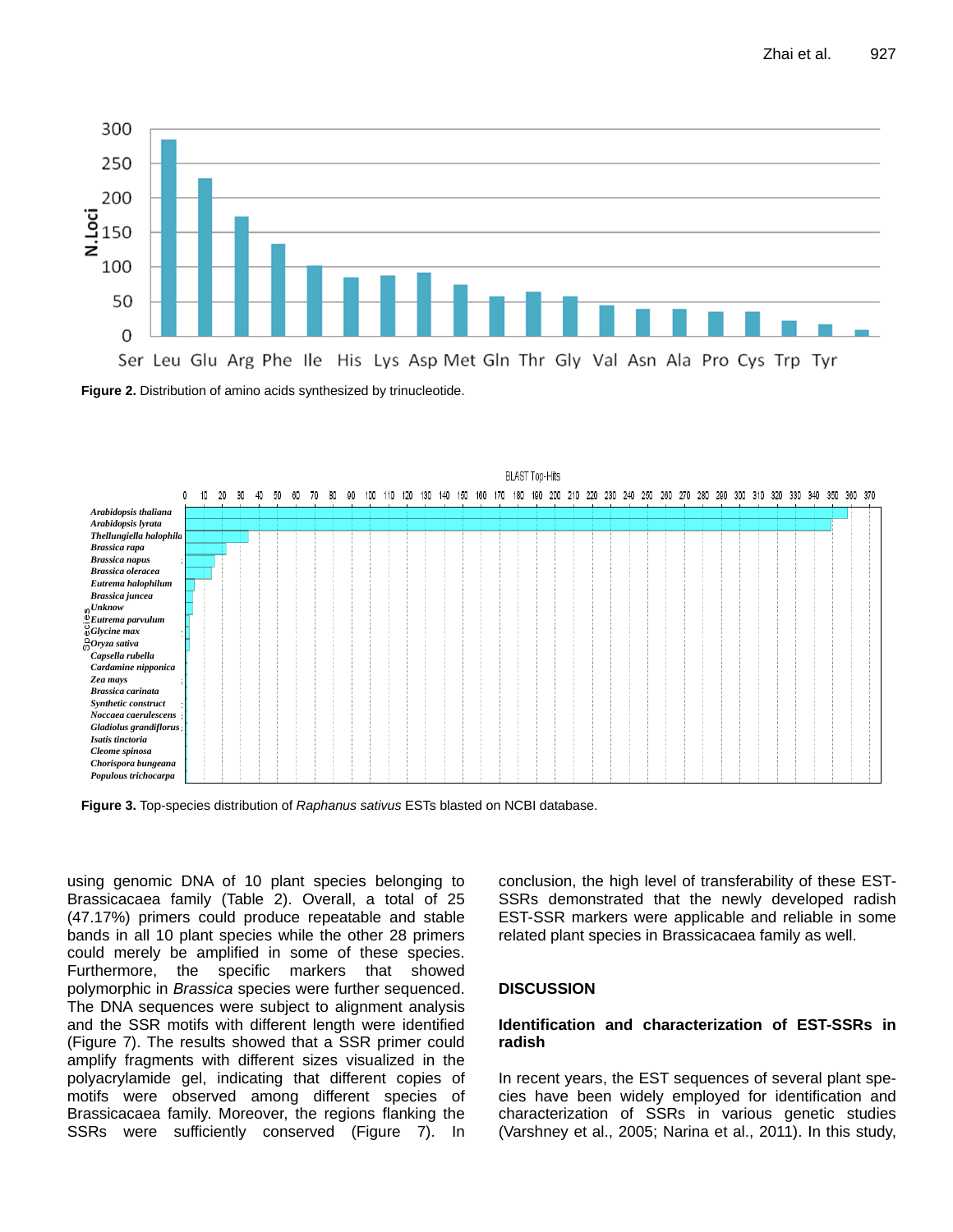**Table 5**. Details of newly synthesized EST-SSR primer pairs in *R. sativus* L.

| S/N            | <b>Primer</b>   | <b>Core motif</b> | Primer sequence (5'-3') F     | Тm | Primer sequence (5'~3') R     | Tm | <b>Allele</b><br>No.    | <b>Expected</b><br>size (bp) | <b>PIC</b> |
|----------------|-----------------|-------------------|-------------------------------|----|-------------------------------|----|-------------------------|------------------------------|------------|
| $\mathbf{1}$   | NRSr-2          | (CTC)9            | CGAGGAGAGGAAAGAAGAGTAT        | 56 | <b>CTATTACTAACCGCCACTTCAG</b> | 56 | $\overline{2}$          | 168                          | 0.48       |
| $\overline{2}$ | NRSr-3          | (CTC)7            | CCAAACAAACGATACAGAAAAT        | 57 | AGAAGAGAAGGAGGAGGAGACT        | 56 | 3                       | 217                          | 0.62       |
| 3              | NRSr-7          | (GATTC)4-(AG)10   | AGAGCGAAAGAAAATACAAACA        | 56 | GGAGTAGAGCTTGAAGGAGATT        | 56 | 3                       | 174                          | 0.66       |
| $\overline{4}$ | NRSr-9          | (CTT)7            | TAACAAACAAGATCTTCCCAAC        | 56 | CAGTTTTGAGACTGAGAATTGA        | 55 | $\overline{2}$          | 255                          | 0.50       |
| 5              | NRSr-14         | (GATTC)4          | GAAATCTATAGCTTCTCCGACC        | 56 | <b>ATCAAATTTCCCTTTCTCATCT</b> | 56 | $\mathbf{1}$            | 262                          |            |
| 6              | NRSr-15         | (GA)10            | AGAAACAATCTTTCGTTGAAAA        | 56 | <b>GTGAGCTACGGTGATGAGTATT</b> | 56 | $\mathbf{1}$            | 184                          |            |
| $\overline{7}$ | NRSr-17         | (AG)10            | GCATAGACCCTACACTCAGAAA        | 56 | TCATTAGTCTAAAATGGTTGGG        | 56 | $\overline{c}$          | 468                          | 0.49       |
| 8              | NRSr-25         | (ACACAT)6         | CGATCGGAAATAGAGGTAATACT       | 56 | <b>TCTCCAGTTCCTATCAGTGTTC</b> | 56 | 3                       | 352                          | 0.66       |
| 9              | NRSr-30         | (GATCG)4          | <b>TCTTAGGGTTTTGATCGAATTA</b> | 56 | ACAAACAATCTAAAAACCTCCC        | 56 | $\overline{c}$          | 274                          | 0.47       |
| 10             | NRSr-39         | (GTTT)5           | TCAGCCAATTAATACCAAAATC        | 56 | TTATTTGGAAATGTTGAACACA        | 56 | $\overline{c}$          | 222                          | 0.50       |
| 11             | NRSr-40         | (CAACAG)4         | AGATGATGATGGCTCAGTTCT         | 56 | AGGAGGAAGATAAGACGATGAT        | 56 | 5                       | 200                          | 0.74       |
| 12             | NRSr-47         | (TCG)7            | GACGGTCATAACCAGAACACT         | 57 | TGCAAGAGAGTTCTTCAGAGAT        | 56 | $\overline{c}$          | 437                          | 0.49       |
| 13             | NRSr-62         | (TCA)7            | <b>GTGTTTGATAAAATGGCTCAGT</b> | 56 | TTACACATGCAGAGAGAGACAA        | 56 | $\mathbf{1}$            | 497                          |            |
| 14             | NRSr-68         | (TGA)8            | AAACAAACAAAGTAAAAGCCAA        | 56 | TAATGAAATGGTCCAAGAAGAG        | 56 | $\overline{4}$          | 276                          | 0.71       |
| 15             | NRSr-71         | (ACACC)5          | <b>TTTCTTCTCCTCAGTGGTTAGA</b> | 56 | AACAGGATGAAGTCAGAGAATG        | 56 | $\overline{4}$          | 305                          | 0.68       |
| 16             | NRSr-73         | (GAA)7            | GGAAGAACAAAAACAAAAACAA        | 56 | ACAAGGCATAGAAACATGGTAG        | 56 | $\overline{7}$          | 163                          | 0.79       |
| 17             | NRSr-77         | (GAGAGG)4         | <b>CTTTGTTGTTTGGTAAACCTGT</b> | 56 | <b>CTTAATTGATGCCCTTATGTGT</b> | 56 | 5                       | 276                          | 0.79       |
| 18             | NRSr-80         | (TGA)8            | CAAAGAGACTCAAAGAGACCAG        | 56 | <b>TGCTCTCTCTCTTCTGTCAAAT</b> | 56 | $\mathbf{1}$            | 406                          |            |
| 19             | NRSr-84         | (GAA)7            | <b>GCACTATGTAAAGAAGACGCTC</b> | 56 | AAGTTCTTCTTCCTCCTCCTCT        | 57 | $\overline{4}$          | 319                          | 0.75       |
| 20             | NRSr-86         | (TCC)8            | GATAAACAAAAGTCACACAGCC        | 56 | GGATAGTTATGAAAGAGGGAGG        | 56 | $\overline{\mathbf{4}}$ | 195                          | 0.73       |
| 21             | NRSr-88         | (AAAG)5           | AAATTACAAAACAAGCAACACC        | 56 | CTGCTAAAGCCTAAAGCAAATA        | 56 | 5                       | 138                          | 0.78       |
| 22             | <b>NRSr-103</b> | (GA)16            | ACAGATTAACCCCAAAAAGAAT        | 56 | ACGACGACGACTTAAGTAGAGA        | 56 | $\overline{c}$          | 156                          | 0.49       |
| 23             | <b>NRSr-105</b> | (TCT)7            | <b>CTGTTCCTGACATTGTTCTTCT</b> | 56 | ACTTCACCAAAATCTCTCCTTT        | 56 | $\overline{c}$          | 264                          | 0.50       |
| 24             | <b>NRSr-127</b> | (AG)10            | GAAAGATCAAACATCATCCAAT        | 56 | TACTTGGAGGGTTTTACAGTTG        | 56 | 5                       | 202                          | 0.76       |
| 25             | <b>NRSr-133</b> | (TTACCG)4         | AAACACCTTCCTCCACTAATCT        | 56 | GAGGGTTTAGAGAAGAGCTGAC        | 56 | 6                       | 162                          | 0.71       |
| 26             | <b>NRSr-136</b> | (CAT)9            | <b>GCCACTAAATAGTAACAATGGC</b> | 56 | GCTCATGGACGTAAACTAACAT        | 56 | 5                       | 425                          | 0.68       |
| 27             | <b>NRSr-138</b> | (AGT)8            | <b>GGATTTAGTCGCTTGCATATAG</b> | 56 | AAAGAAGAGAGAACTCCCAAAC        | 56 | $\overline{2}$          | 186                          | 0.44       |
| 28             | <b>NRSr-148</b> | (GAATC)4          | ACTTCGTGAAGGTGTTGTAGAC        | 56 | ATGAACATTTCAGATTAGCAGG        | 56 | $\overline{4}$          | 407                          | 0.63       |
| 29             | <b>NRSr-173</b> | (GAC)8            | <b>GGAGATCCTAGCTAATTCGTC</b>  | 55 | <b>TATCTGAGGGAGAGATTTGTTG</b> | 56 | $\overline{\mathbf{4}}$ | 120                          | 0.67       |
| 30             | <b>NRSr-189</b> | (TC)10            | <b>ATCTCGCTGTAGGGGTTTCTA</b>  | 58 | AGAGGATTTGAAGGAGAGTGAT        | 56 | $\overline{c}$          | 173                          | 0.33       |
| 31             | <b>NRSr-193</b> | (CAT)9            | CACAGTAATTTCACACATGGAG        | 56 | AGAGAGACTACTTTGGTGCTCA        | 56 | $\mathbf{1}$            | 214                          |            |
| 32             | <b>NRSr-226</b> | (AG)11            | <b>TCAAATCTCTTCACACTCCTTT</b> | 56 | <b>GAGAGTGTTTTTAGCTCCACTG</b> | 56 | $\overline{\mathbf{4}}$ | 139                          | 0.75       |
| 33             | <b>NRSr-230</b> | (TG)11            | CATACAAATCACAGTGCTGAAG        | 56 | <b>ATGGTTGATGTCAATCTCAAAT</b> | 56 | $\overline{7}$          | 257                          | 0.84       |
| 34             | <b>NRSr-240</b> | (TGATG)4          | <b>CAATGATCTGACTGCTGTAGTG</b> | 56 | <b>TTCTCTGGTAATGACAAATTCA</b> | 55 | $\overline{4}$          | 198                          | 0.71       |
| 35             | <b>NRSr-292</b> | (ATC)11           | <b>CTTGCCCACTACTAACATCATT</b> | 56 | AACTTGTAAAAGGCTTGGAAAT        | 56 | $\mathbf{1}$            | 185                          |            |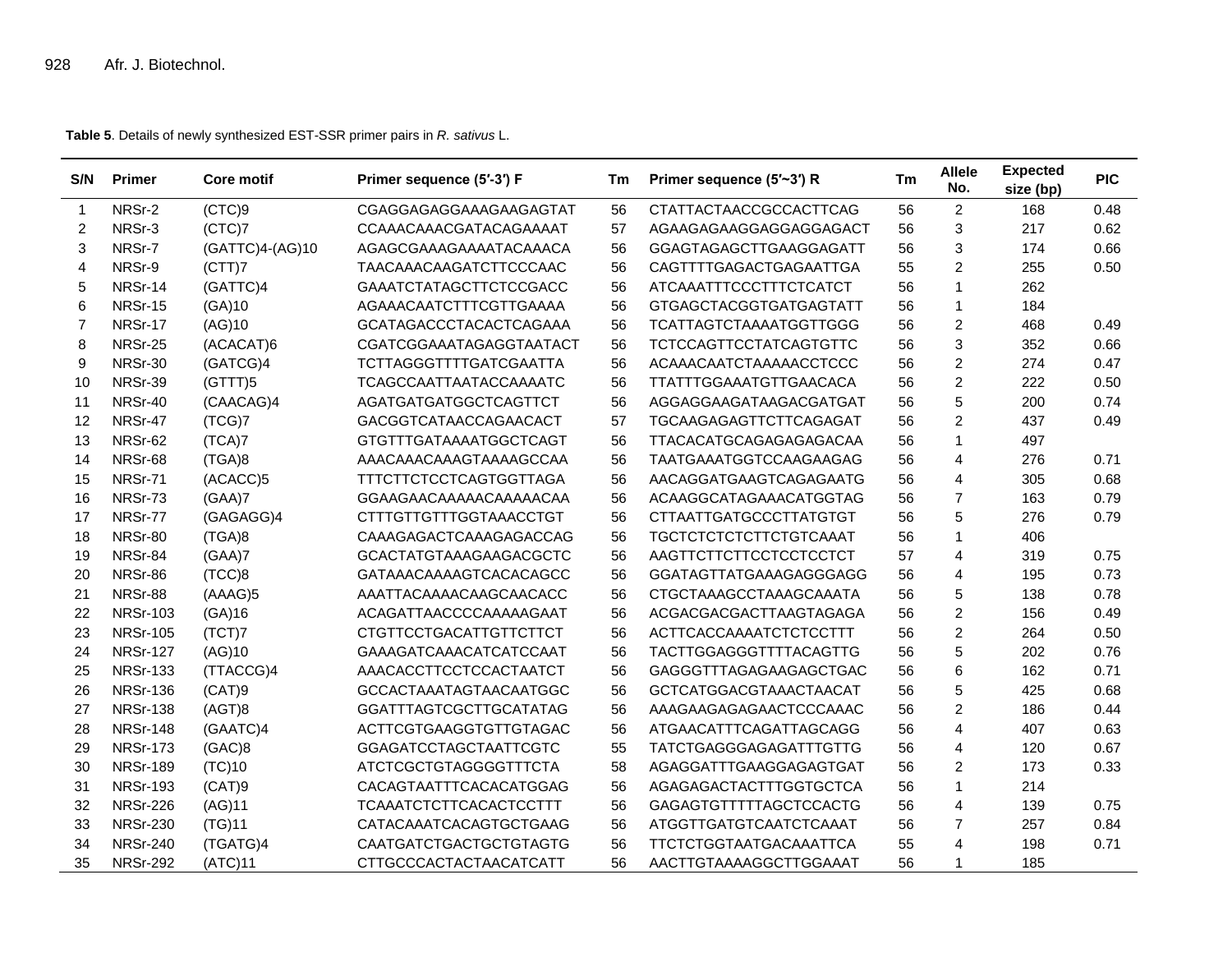**Table 5.** Contd.

| 36 | <b>NRSr-301</b> | (TTC)8           | CACAACCCAACTTACTTTGACT        | 56 | <b>GTGTTGAGATTGAACCTTGATT</b> | 56 | 3              | 174 | 0.66 |
|----|-----------------|------------------|-------------------------------|----|-------------------------------|----|----------------|-----|------|
| 37 | <b>NRSr-304</b> | (TC)13           | ATGGTGATTATTATTTGCCTTG        | 56 | TACGAGAAGAAAGAAGGATTCA        | 56 | $\overline{c}$ | 156 | 0.45 |
| 38 | <b>NRSr-319</b> | (AATC)5          | <b>CTGCTTTTCTCTCTCTCTCTCA</b> | 56 | <b>CTTACAACTTCACTTCGCTCTC</b> | 56 | $\overline{c}$ | 100 | 0.50 |
| 39 | <b>NRSr-332</b> | (TATCA)4         | <b>TGGACAAGAGTACACATTTTGA</b> | 56 | <b>TGATGATGAAGAAGAAGAGGAC</b> | 56 | $\overline{2}$ | 191 | 0.44 |
| 40 | <b>NRSr-341</b> | (ACA)7           | <b>GAGGGTCGACGCTTGAAC</b>     | 59 | <b>CCTCTTGGATTTTGACAATAGA</b> | 56 | 6              | 245 | 0.83 |
| 41 | <b>NRSr-375</b> | (TTG)8           | CAATCCACGAGACAAAAAGTAT        | 56 | TGAACAGAGAAGAGAAGGAAGA        | 56 | $\overline{c}$ | 393 | 0.50 |
| 42 | <b>NRSr-382</b> | (GTT)8           | <b>GGATACCCGATTAAGAGACTTC</b> | 56 | CATGTTCAGCTCTCTTCTTCTC        | 56 | 1              | 471 |      |
| 43 | <b>NRSr-383</b> | (CT)12           | GAAAAGCCAAAGGCCAAG            | 58 | <b>TCAAAGTAAAGAGAAAGACCGA</b> | 56 | $\overline{c}$ | 270 | 0.50 |
| 44 | <b>NRSr-387</b> | (AAC)7           | GGTGATGAGAGGAGGGTTAC          | 56 | <b>TGAGTGTTGTATCCTTGCAGTA</b> | 56 | $\overline{2}$ | 139 | 0.47 |
| 45 | <b>NRSr-388</b> | (AG)15           | AGTCTATCTTCTCTCCGTCGTT        | 56 | CCATAGATTCTTCAGAACAGGA        | 56 | 1              | 443 |      |
| 46 | <b>NRSr-389</b> | (ATTGG)6         | GGACAATCTCTTTCCACAGTTA        | 56 | AGGTTAAGTTCAGTTCGGTTTT        | 56 | $\overline{c}$ | 341 | 0.49 |
| 47 | <b>NRSr-402</b> | (GA)12           | AAAGATAAGAAGGAAAGGATCG        | 56 | GAACAATTGAAGATGGAGAGAA        | 56 | 1              | 221 |      |
| 48 | <b>NRSr-417</b> | (ATCCA)6         | AAAAGAAGGAAAAGCATCTCTC        | 56 | <b>GGACAATCTCTTTCCACAGTTA</b> | 56 | 3              | 180 | 0.54 |
| 49 | <b>NRSr-423</b> | (TC)10           | ACATCTATCCATCTTCTCCGAT        | 57 | TGTACTGTTTAAGACCTTGGCT        | 56 | 1              | 441 |      |
| 50 | <b>NRSr-444</b> | (AGT)9           | AGAGACTCCATCTCCTAAAAGC        | 56 | <b>TTACCATACAGATAGGCAAAGG</b> | 56 | 1              | 446 |      |
| 51 | <b>NRSr-449</b> | (TCC)7           | <b>GCAAGGACCTAATTAACATCAA</b> | 56 | AGCTTCTTTGTTGAGAACACAT        | 56 | 3              | 212 | 0.65 |
| 52 | <b>NRSr-450</b> | $(TC)$ 13        | <b>ATTTACTCCATTTTGATCATCG</b> | 56 | AACCAAATCTGTTTGTGACAGT        | 56 | 3              | 185 | 0.66 |
| 53 | <b>NRSr-481</b> | (CAT)9           | <b>TATTTTCTCCATTTCCTGTCTG</b> | 56 | AGATTTGAATTTTGTTGTCTGG        | 56 | 3              | 223 | 0.64 |
| 54 | <b>NRSr-484</b> | (ACA)9           | CTGCAGTATCCATCTTGACAAT        | 57 | AAGAGTTCATGTCACTCGTCTC        | 56 | 5              | 152 | 0.78 |
| 55 | <b>NRSr-491</b> | (CAT)7           | GACTGAGGTTTATGTCTCGGTA        | 56 | AGAAGAACGTTAGCAACTTTGA        | 56 | 4              | 193 | 0.75 |
| 56 | <b>NRSr-493</b> | (AGAAG)6         | <b>GTTGCATTTGGATTTTGTAAAC</b> | 56 | TGTAACTTTGATGTGGATGATG        | 56 | $\overline{c}$ | 288 | 0.48 |
| 57 | <b>NRSr-505</b> | (TG)11           | AAGATCATCGAGGAGGTAATCT        | 56 | TCTGTGACAAAGATAAAGCAAA        | 55 | $\overline{c}$ | 354 | 0.50 |
| 58 | <b>NRSr-508</b> | (CT)12           | TACCAAGGTCTCAAGATGTCTC        | 56 | CGATTCCAAATCAAAGTTACAT        | 56 | $\overline{c}$ | 322 | 0.49 |
| 59 | <b>NRSr-522</b> | (CTCTTC)5        | GTTGGGTCAAGTAGAAGACAGA        | 56 | AGAAAAAGGAAGAGACTTTTGG        | 56 | 3              | 196 | 0.63 |
| 60 | <b>NRSr-534</b> | (AGAGGG)4        | GACGTAACACTGGGAATAAAGA        | 56 | GCTCCCTCTTCTTTCAGTAGAT        | 56 | 1              | 312 |      |
| 61 | <b>NRSr-546</b> | (TGA)7           | AAACATCTACGTGAACCTTTTG        | 56 | <b>GATATCATTGACGATGGAACTC</b> | 56 | 3              | 361 | 0.63 |
| 62 | <b>NRSr-558</b> | (GAACA)4         | CCAAAACAAGACTGAAACAAAT        | 56 | AAGAGATCAAAAACACCAAATG        | 56 | $\overline{2}$ | 222 | 0.37 |
| 63 | <b>NRSr-559</b> | (CTTTTA)4        | TTTAGCGGTGGATTTTACATAC        | 56 | GAAAGTTGAAGTTGTGACGAGT        | 56 | $\overline{2}$ | 213 | 0.50 |
| 64 | <b>NRSr-562</b> | (TCA)7           | AGGAAGAGTATCTCATCAGGGT        | 56 | <b>TCAGAGGCATCTTCTGTGTC</b>   | 56 | 1              | 170 |      |
| 65 | <b>NRSr-564</b> | (CAA)7-(GAAGAG)4 | AAACTTTGCTTTTCATTTTCAA        | 56 | <b>CTCATCCTCGTCTAGTTCTTCA</b> | 56 | 3              | 249 | 0.67 |
| 66 | <b>NRSr-573</b> | (TCT)16          | AGAGAGCTTTATCACAACCAAA        | 56 | ATGAGAATGTCTCCAAGAAGTG        | 56 | 1              | 451 |      |
| 67 | <b>NRSr-631</b> | (TTC)7           | AACCTAAGATTACACCGGAAAT        | 56 | AAGATGATGATGATGAAGAAGC        | 56 | 1              | 109 |      |
| 68 | <b>NRSr-635</b> | (TTC)7           | <b>TCTCTAGTGGCAAGTGAATTTT</b> | 56 | TATGTTAGAAGGGAAAAGCAAA        | 56 | $\overline{c}$ | 475 | 0.49 |
| 69 | <b>NRSr-659</b> | $(CT)$ 13        | <b>GATTGAACTCGTACTTGAGGAG</b> | 56 | ATCAAAAACAATCGATCAAAAG        | 56 | 1              | 332 |      |
| 70 | <b>NRSr-663</b> | (TCT)8           | TATAATCAATGCCCAAAGAAAG        | 56 | AGAGATTCAAGCTTTGTTCAGA        | 56 | $\overline{c}$ | 179 | 0.50 |
| 71 | <b>NRSr-666</b> | (CATA)5          | CCTGTTTACTGCTACAAAGCTC        | 56 | AGCAGAGATGCTTATGAGGTTA        | 56 | $\overline{c}$ | 200 | 0.48 |
| 72 | <b>NRSr-667</b> | (TGTA)5          | AGCAGAGATGCTTATGAGGTTA        | 56 | GAGCTTACTTTGACACAAGGAG        | 56 | 1              | 133 |      |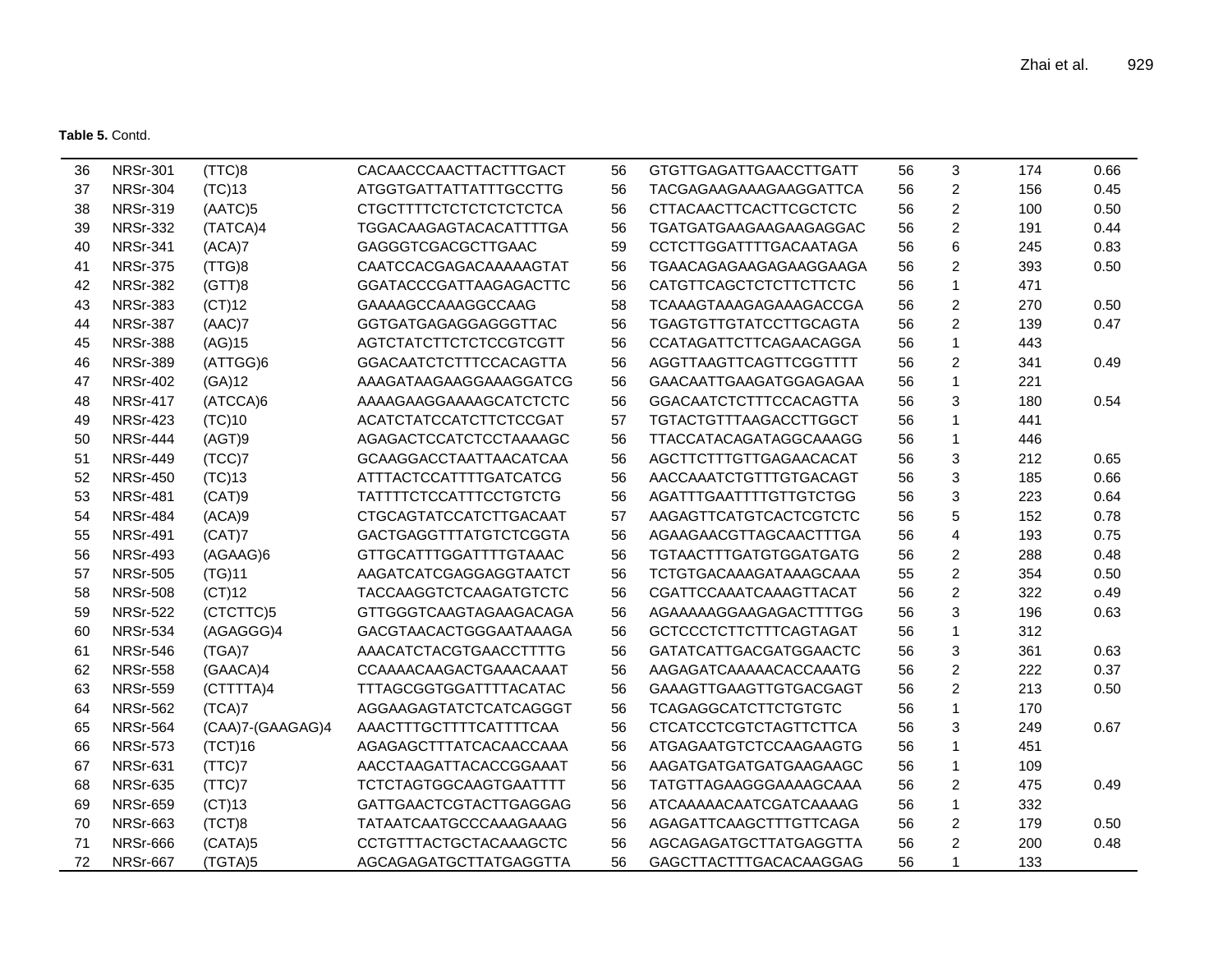**Table 5.** Contd.

| 73 | <b>NRSr-669</b>  | (TAGT)5   | ATATCACCATCTTGTGGAATTG        | 56 | AATCATATTGGAGTGCATGTCT        | 56 | 2              | 409 | 0.50 |
|----|------------------|-----------|-------------------------------|----|-------------------------------|----|----------------|-----|------|
| 74 | <b>NRSr-730</b>  | (CTT)11   | AGACAAGGTGTTTCTTCATCAG        | 56 | GAATGATAAGTTACCAGAGGCA        | 56 | 4              | 238 | 0.70 |
| 75 | <b>NRSr-734</b>  | (GA)10    | GTTGTTATACCACAGCGACTTT        | 56 | ATACCTCGTAGACCTTCTCCAT        | 56 | 2              | 435 | 0.50 |
| 76 | <b>NRSr-739</b>  | (ACAAA)4  | AAAAATTGTTTCCTTTTGTCGT        | 57 | <b>GAGCATGCTTACAAGTCTCTTC</b> | 56 | 2              | 223 | 0.50 |
| 77 | <b>NRSr-755</b>  | (AAGGAG)7 | <b>GCTTCGTCCTCCTTACTATTTT</b> | 56 | <b>TAGCGATACCTAAACCTTGAGA</b> | 56 | 2              | 479 | 0.50 |
| 78 | <b>NRSr-767</b>  | (AAG)7    | <b>CGTATACAATCTTATGCGTGTG</b> | 56 | GTGAAACCATTCTTCTCTTGAA        | 56 |                | 164 |      |
| 79 | <b>NRSr-825</b>  | (CAA)10   | CCCAAACAACATTACATAAACC        | 56 | AGGTATTCTGCAACAACTCATC        | 56 |                | 391 |      |
| 80 | <b>NRSr-840</b>  | (AG)10    | TGTGGGATAGAGATAGTTTTGG        | 56 | GACCAAGTAACAATATGACGCT        | 56 |                | 201 |      |
| 81 | <b>NRSr-845</b>  | (GAA)7    | <b>CGTAACTCTTTTGATTTTCTCG</b> | 56 | <b>TCCATTTAATGATAACAAAGGC</b> | 56 |                | 388 |      |
| 82 | <b>NRSr-856</b>  | (AG)20    | AGAAGGGAAGAAGAAAACAAAC        | 56 | GGACTAGAGATGAAATCAACGA        | 56 |                | 119 |      |
| 83 | <b>NRSr-859</b>  | (AGG)8    | AGGGAGGTTCTACGATGAGTAT        | 56 | <b>TGTAAGGAGTTGTTCCTTTGAC</b> | 56 | 4              | 119 | 0.68 |
| 84 | <b>NRSr-866</b>  | (CTC)7    | TCTCATCTGAGACCCACTAAAC        | 56 | <b>TAACCAATCATCTGTATCGGAG</b> | 57 | $\overline{c}$ | 439 | 0.50 |
| 85 | <b>NRSr-869</b>  | (AAAAAC)4 | AAAACTCACTTTAAAGAAAGAAAA      | 53 | ATACAATTTTCATGGGAAATCA        | 56 | 2              | 281 | 0.36 |
| 86 | <b>NRSr-883</b>  | (GAG)7    | TTGGAGGTGTAACAAGACTCTC        | 56 | GGGAAAGAGAAAGGTGTGTAT         | 55 | 2              | 386 | 0.39 |
| 87 | <b>NRSr-908</b>  | (GAG)7    | TCTAAAGCTATTTGGATTCAGC        | 56 | CAAAGCTTGAGAGTTACCAAAC        | 56 | 6              | 208 | 0.83 |
| 88 | <b>NRSr-909</b>  | (CTT)8    | GGGCTTGTAACTAGCTACTTTTCT      | 57 | <b>TAGATATGGCAATCCAAGACTC</b> | 56 |                | 311 |      |
| 89 | <b>NRSr-949</b>  | (ATC)7    | <b>GTTCTTGATGAAAGATACGGAA</b> | 56 | <b>TCGATTGATGAGACCATGTAT</b>  | 55 | 2              | 400 | 0.33 |
| 90 | <b>NRSr-959</b>  | (CAT)7    | <b>GTAGCTCGGTAAGTGAAGTTTG</b> | 56 | GATGGTGAGGAAGTTGAAAGT         | 56 | 5              | 119 | 0.78 |
| 91 | <b>NRSr-1012</b> | (TTG)7    | ATGGTTAGACTTGCACATTTTC        | 56 | AAAACCTTGACCAGTCCTATCT        | 56 | 2              | 447 | 0.49 |
| 92 | <b>NRSr-1014</b> | (GTT)8    | GAGTAACGGAACGATTGTTTTA        | 56 | AGCCTCAAAATCCTCTCTAGTC        | 56 | 1              | 290 |      |
| 93 | <b>NRSr-1015</b> | (ACTC)6   | ACCAAACATTGAAGAACAAGAG        | 56 | TTGAAGAGAGTGAGAAGGAAGA        | 56 | 3              | 227 | 0.66 |
| 94 | <b>NRSr-1019</b> | (AAAGAA)4 | <b>CAATCTCGGGTTATTCTCTACA</b> | 56 | CCAAAGGAAGAGATTTGTGATA        | 56 | 4              | 296 | 0.74 |
| 95 | <b>NRSr-1025</b> | (TCA)9    | ATGCAAAACATACACACAACAC        | 56 | GTTCAAGGATAACGGTTACTGA        | 56 | 2              | 449 | 0.50 |
| 96 | <b>NRSr-1037</b> | (TCCTC)4  | AAAAGAAACATCTGATACCTC         | 50 | <b>CGAGCCAGTAGTTGTAGACTTC</b> | 56 | 3              | 133 | 0.63 |
| 97 | <b>NRSr-1076</b> | (ACA)8    | ATCTTTCCTTAAACGACTCCAT        | 56 | <b>CTTGTCATCTTCCTTTGTTGTT</b> | 56 |                | 470 |      |
|    |                  |           |                               |    |                               |    |                |     |      |

the tri-nucleotide (44.57%) was the most abundant repeat among the 2,917 SSRs from 2,891 non-redundant ESTs, which was in highly accordance with previous reports in sweet potato (Wang et al., 2011), pineapple (Ong et al., 2012) and pepper (Yi et al., 2006). Gong et al. (2010) found that the most frequently occurring microsatellite motif in ESTs of pea was GAA/TTC, which constituted 3.3% of all types of di- to hexanucleotide repeats. Among the targeted motifs of

radish EST-SSRs, the di-nucleotide motif AG/CT was the most abundant with a frequency of 16.15% (Figure 1), followed by GA/TC with a frequency of 13.58%; while the tri-nucleotide motif GAA/TTC, AGA/TCT and ATC/GAT had a frequency of 6.62, 6.24 and 4.56%, respectively (Table 4). It was also reported that AT/TA (18.4%) was the most frequent repeat followed by CTT/GAA, AG/TC, and AGA/TCT in *Gossypium hirsutum*, while the GA/CT repeat was the most abundant one (24.16%) in *Fragaria* (Han et al., 2006; Folta et al., 2005). The distribution, frequency and abundance of SSRs were highly variable between various plant species, which mainly depend on the size of the dataset in the SSR search criteria and the database mining tool (Varshney et al., 2005).

Additionally, the Gene Ontology annotations were assigned basing on similarities to *A. thaliana* and *A. Iyrata* (Berardini et al., 2004; Narina et al., 2011).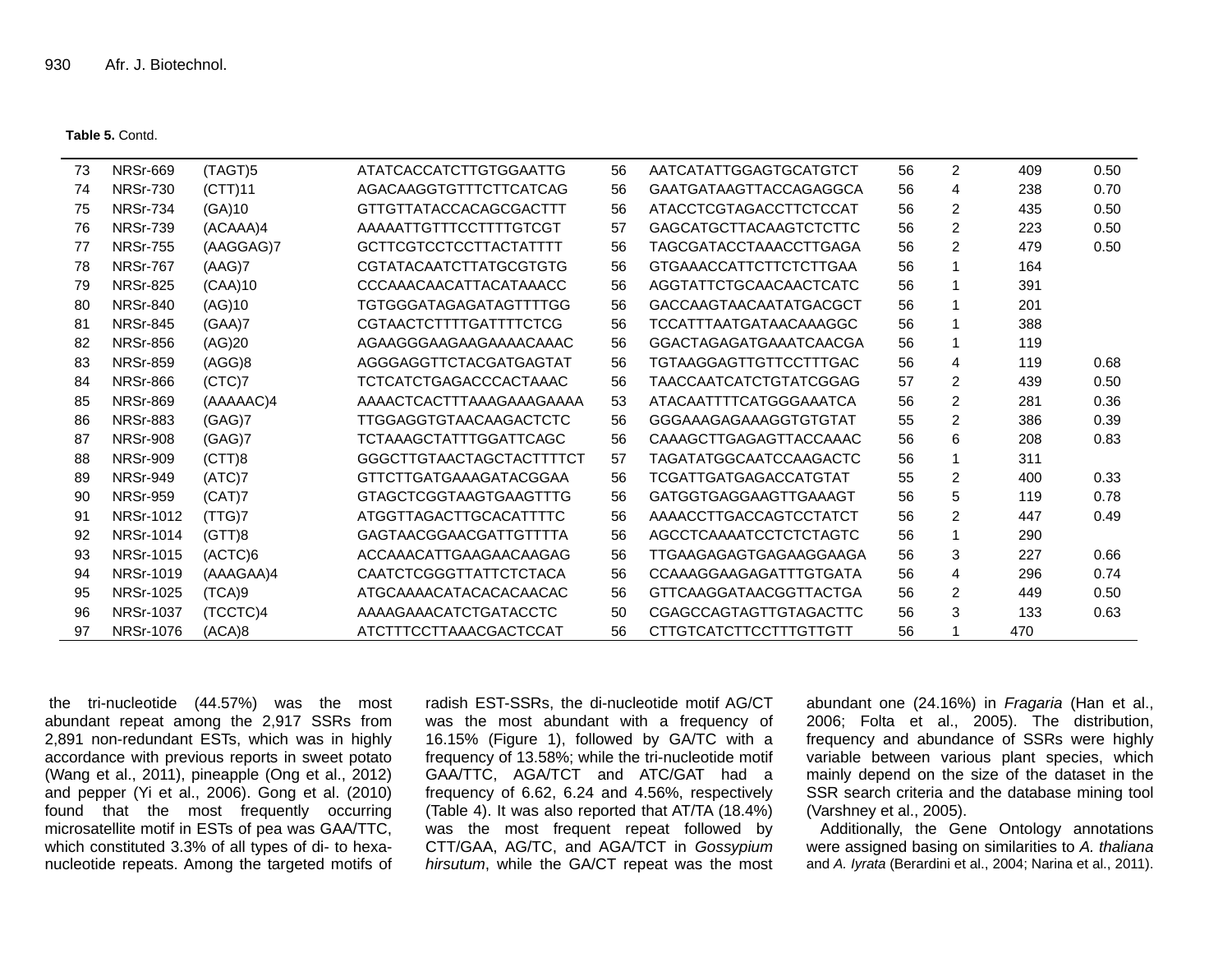

**Figure 4.** Gene Ontology (GO) classification of the *R. sativus* EST library. The relative frequencies of GO hits for *R. sativus* ESTs assigned to the GO functional categories A. Biological process, B. Cellular component, and C. Molecular function.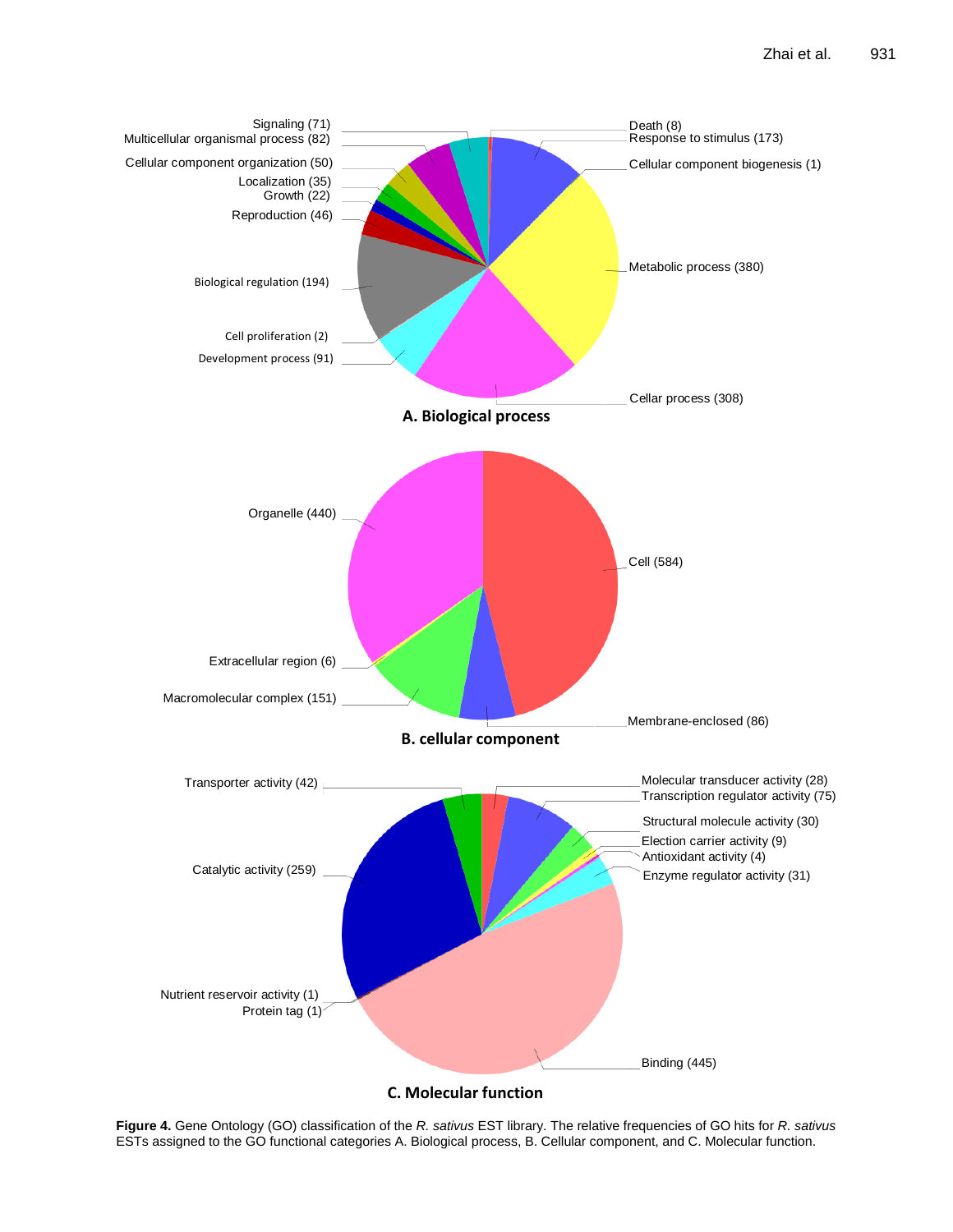

**Figure 5.** Polyacrylamide gel electrophoresis patterns of microsatellite alleles amplified in radish using EST-SSR markers NRSr-88(a) and NRSr-77(b). M: Maker 100bp; 1-48: Accession numbers of radish, representing cultivar names were listed in Table 1.

Moreover, a great amount of hydrolases, transferases kinases and peptidase were annotated which provide a powerful approach for identification of novel genes involved in the secondary metabolite synthesis pathways (Li, 2010).

## **Development and application of radish EST-SSRs**

For representing coding regions of the genome, the development of EST-SSR markers was particularly attractive for multi-allelic detection, high-transferability across related species and high reproducibility across various laboratories (Narina et al., 2011). Up to now, a great number of EST-SSR markers have been extensively developed in several important plant species, including rice (La Rota et al., 2005), wheat (Fu et al., 2006), cotton (Han et al., 2006), peanut (Liang et al., 2009), walnut (Zhang et al., 2010) and potato (Feingold et al., 2005). In this study, a total of 2,891 ESTs (5.60%) were identified to have at least one putative SSR, from which 2,917 SSRs were successfully identified. The rate was much lower than 10.2% in pepper (Yi et al., 2006), 7.4% in durum wheat (Chabane et al., 2008), and 7.15% in cotton (Han et al., 2006), which is possibly due to the fact that the majority of the ESTs were short sequences or the simple sequence repeats located at either the 5′ or 3′ end. In addition, the genome sizes of those species mentioned above were much bigger than that of radish, which might count for the higher proportion of SSRs in those EST sequences.

To date, only limited number of EST-SSRs has been successfully developed in radish species (Shirasawa et al., 2011; Wang et al., 2007). In this study, a total of 1,082 EST-SSR primers were finally designed from 1,170 nonabundant radish ESTs, from which 864 SSRs were successfully amplified with radish genomic DNAs. The major of *R. sativus* EST-SSRs could generate high quality amplification products, suggesting that ESTs are available for specific primer design. Gasic et al. (2009) reported that some differences may exist between the expected and observed sizes of the amplification products. In this study, the sizes of PCR products amplified by few EST-SSRs were larger or smaller than predicted, which possibly is due to simultaneous amplification of an intron during the PCR, the lack of specificity of some primer pairs or deletions within the genomic sequences (Senthilvel et al., 2008).

Though the EST-SSR markers exhibited lower level of polymorphism comparing with some other genome origin molecular markers, they could also detect different loci across radish accessions as well as other related Brassicacaea species. The application of EST-SSR for fingerprinting and diversity analyses has been reported in several plant species (Zhu et al., 2012; Hu et al., 2011; Chapman et al., 2009). In this study, EST-SSR markers were demonstrated to be efficient for differentiating all 48 radish cultivars mainly based on the geographical distribution. Classification of the examined germplasm, in more or less separated clusters, showed a clear geographical repartition (growth habitat) of the different populations of radish, which were in accordance with those obtained in rice (Sagnard et al., 2011) and wheat (Chabane et al., 2008). The EST-SSR markers were appropriate and superior markers for the discrimination between cultivated landraces and wild species (Chabane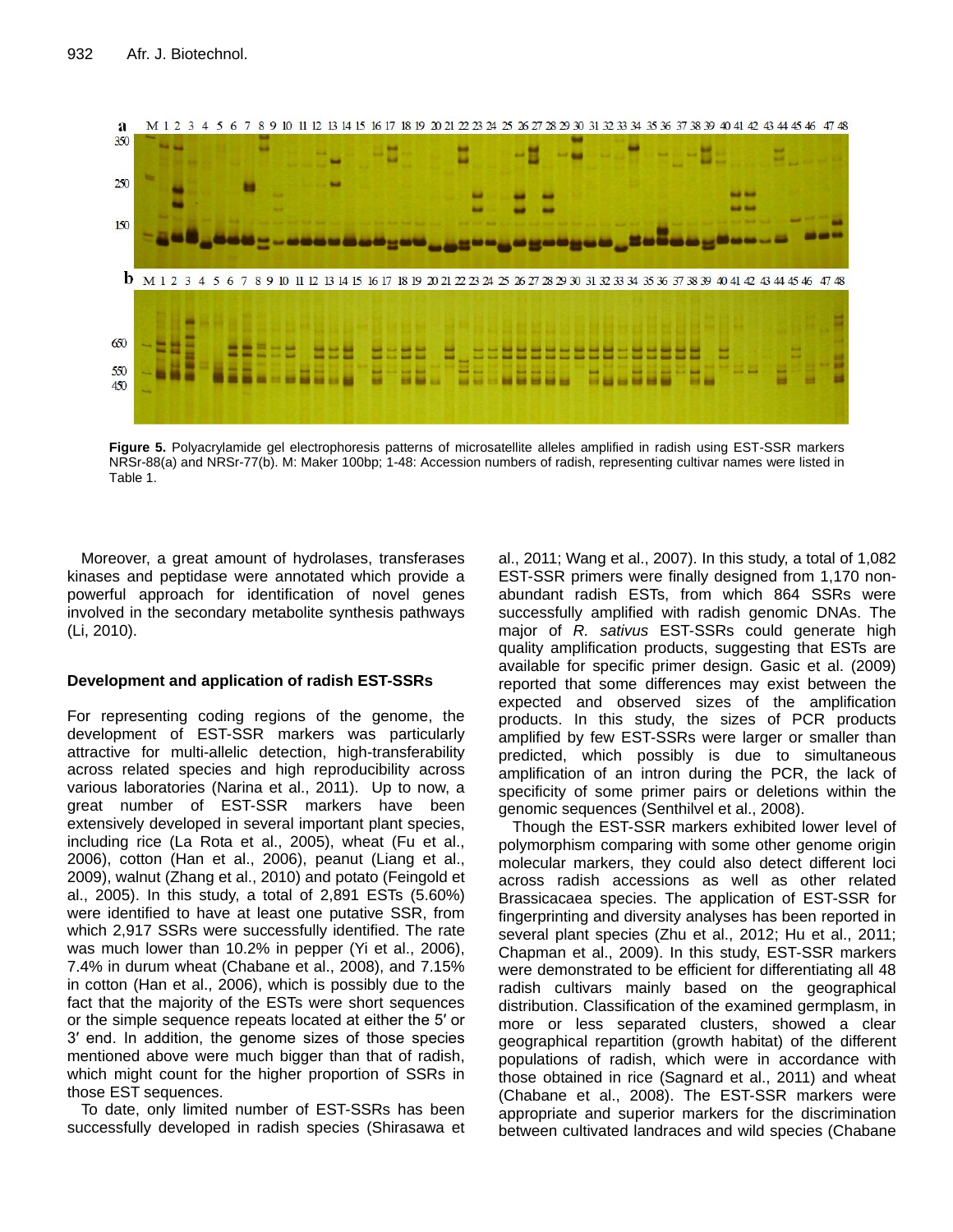

**Figure 6.** The UPGMA dendrogram of 48 *Raphanus* accessions constructed from EST-SSR marker analysis. The genotype<br>numbers acresses and to these listed in Table 1. numbers correspond to those listed in Table 1.

| ZDC      |                                         |                                                                                             |
|----------|-----------------------------------------|---------------------------------------------------------------------------------------------|
| XBC      |                                         |                                                                                             |
|          |                                         |                                                                                             |
| YG       |                                         |                                                                                             |
| ΙS       |                                         |                                                                                             |
| НJ       |                                         | $\textcolor{red}{\textbf{-}TCTTCTTCTTCTTCTTCTGAATCAATCATEAAACAAGCTTGAATCTGTTTCTTCTT}$       |
| Ethiopia | GTGAAA-AATGAATGCTG--------------------- | $-{\tt TCTTCTTCTTCTTCTTCTTCTGAATCATCTGAAGCTTGAATCTCTTCTTCTTCTT}$                            |
| SG21     | GTGAAA-AATGAATGCTG-------               |                                                                                             |
| YX       | GTGAAA-AATGAATGCTG---                   | $\texttt{\textcolor{red}{\textbf{-}TCTTCTTCTTCTTCTGATGA}CCATCTGAACAAGCTTGAATCTCTTCTTCTTCTT$ |
| ZY       |                                         |                                                                                             |

Figure 7. Multiple sequence alignment of alleles amplified from related species of radish in Brassica at locus by primer NRSr-663. The details of representing cultivars were listed in Table 2 pair NRSr-663. The details of representing cultivars were listed in Table 2.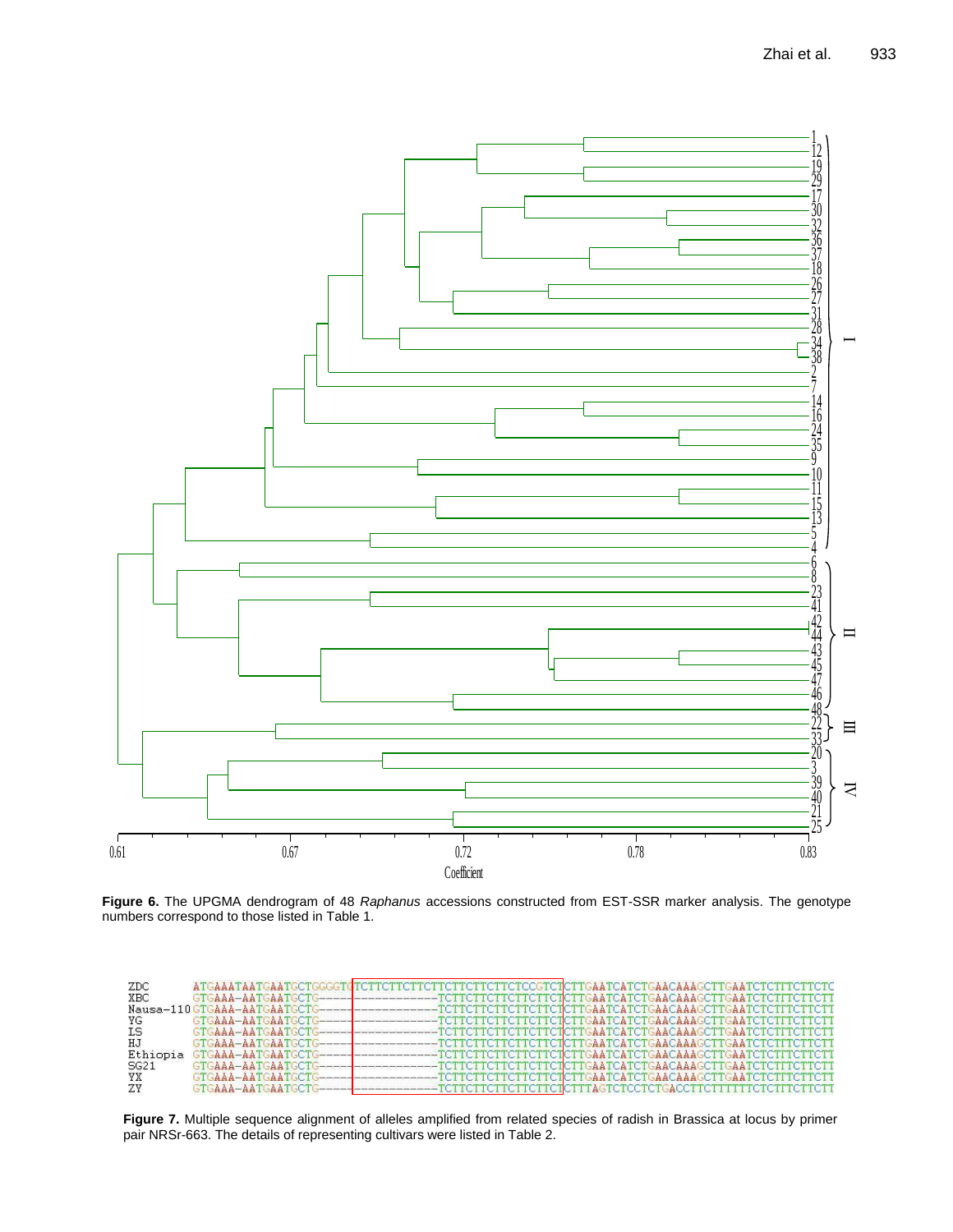et al., 2008).

# **Transferability of radish EST-SSR markers across Brassicacaea species**

Recently, a considerable degree of cross-species transferability of microsatellite markers has been demonstrated within several plant families including leguminosae (Gutierrez et al., 2005), Rosaceae (Gasic et al., 2009) and *Silene* species (Moccia et al., 2009). Wen et al. (2010) reported that the level of transferability of EST-SSRs was higher than that of G-SSRs, mainly due to that EST-SSR markers derived from transcribed genome regions and represented putative functional sequences. In the present study, a high level of transferability from radish to some related Brassicaceae species was observed. The success of high efficient amplification suggests that the flanking regions of these SSR loci are sufficiently conserved. Overall, data mining for SSRs in EST resources and EST-SSR markers development in Radish (these EST-SSR markers are of high transferability) could be applied for facilitating the comparative mapping analyses in some plant species of Brassicaceae family.

## **Conclusion**

The development of EST-SSR markers of the radish at large scale was conducted in the present research. With their polymorphism, reproducibility and transferability, these newly developed EST-SSR markers would be valuable molecular tools for germplasm identification, genetic mapping, gene tagging, comparative mapping and genetic diversity analysis in radish species in the future.

# **ACKNOWLEDGEMENTS**

This work was in part supported by grants from the Program for NCET, MOE (NCET-10-047), the National Key Technologies R and D Program of China (2012BAD02B01), the National Natural Science Foundation of China (31171956), Key Technology R and D Program of Jiangsu Province (BE2010328) and the Priority Academic Program Development of Jiangsu Province (PAPD). We thank Dr Bin Xu from Virginia Polytechnic institute and state university for his critical review and helpful comments during the preparation of this manuscript.

#### **REFERENCES**

Aggarwal RK, Hendre PS, Varshney RK, Bhat PR, Krishnakumar V, Singh LJ (2007). Identification, characterization and utilization of EST-derived genic microsatellite markers for genome analyses of coffee and related species. Theor. Appl. Genet. 114:359-372.

- Bassam BJ, Anollés GC, Gresshoff PM (1991). Fast and sensitive silver staining of DNA in polyacrylamide gels. Anal. Biochem. 196:80-83.
- Berardini TZ, Mundodi S, Reiser L, Huala E, Garcia-Hernandez M, Zhang P, Mueller LA, Yoon J, Doyle A, Lander G (2004). Functional annotation of the Arabidopsis genome using controlled vocabularies. Plant Physiol. 135(2):745-755.
- Chabane K, Varshney RK, Graner A, Valkoun J (2008). Generation and exploitation of EST-derived SSR markers for assaying molecular diversity in durum wheat populations. Genet. Resour. Crop Evol. 55:869-881.
- Chapman MA, Hvala J, Strever J, Matvienko M, Kozik A, Michelmore RW, Tang SX, Knapp SJ, Burke JM (2009). Development, polymorphism, and cross-taxon utility of EST–SSR markers from safflower (*Carthamus tinctorius* L.). Theor. Appl. Genet. 120:85-91.
- Cloutier S, Niu ZX, Datla R, Duguid S (2009). Development and analysis of EST-SSRs for flax (*Linum usitatissimum* L.). Theor. Appl. Genet. 119:53-63.
- Conesa A, Gotz S, Garcia-Gomez JM, Terol J, Talon M, Robles M (2005). Blast2GO: auniversal tool for annotation, visualization and analysis in functional genomics research. Bioinformatics 21:3674- 3676.
- Feingold S, Lloyd J, Norero N, Bonierbale M, Lorenzen J (2005). Mapping and characterization of new EST-derived microsatellites for potato (*Solanum tuberosum* L.). Theor. Appl. Genet. 111:456-466.
- Folta KM, Staton M, Stewart PJ, Jung S, Bies DH, Jesdurai C, Main D (2005). Expressed sequence tags (ESTs) and simple sequence repeat (SSR) markers from octoploid strawberry (*Fragaria* × *ananassa*). BMC Plant Biol. 5:12.
- Fu YB, Peterson GW, Yu JK, Gao L, Jia J, Richards KW (2006). Impact of plant breeding on genetic diversity of the Canadian hard red spring wheat germplasm as revealed by EST-derived SSR markers. Theor. Appl. Genet. 112:1239-1247.
- Gasic K, Han YP, Kertbundi S, Shulaev V, Iezzoni AF, Stover EW (2009). Characteristics and transferability of new apple EST-derived SSRs to other Rosaceae species. Mol. Breed. 23:397-411.
- Gong YM, Xu SC, Mao WH, Hui QZ, Zhang GW, Ding J, Li YD (2010). Developing new SSR markers from ESTs of pea (*Pisum sativum* L.). J Zhejiang Univ-Sci B. 11(9):702-707.
- Götz S, García-Gómez JM, Terol J, Williams TD, Nagaraj SH, Nueda MJ, Robles M, Talón M, Dopazo J, Conesa A (2008). High-throughput functional annotation and data mining with the Blast2GO suite. Nucleic Acids. Res. 36:3420-3435.
- Gutierrez MV, Vaz Patto MC, Huguet T, Cubero JI, Moreno MT, Torres AM (2005). Cross-species amplification of *Medicago truncatula* microsatellites across three major pulse crops. Theor. Appl. Genet. 10(7):1210-1217.
- Han ZG, Wang CB, Song XL, Guo WZ, Gou JY, Li CH, Chen XY, Zhang TZ (2006). Characteristics, development and mapping of *Gossypium hirsutum* derived EST-SSRs in allotetraploid cotton. Theor. Appl. Genet. 112:430-439.
- Hu J, Wang L, LI J (2011). Comparison of genomic SSR and EST-SSR markers for estimating genetic diversity in cucumber. Biologia Plantarum. 55(3):577-580.
- Huang H, Lu J, Ren Z, Hunter W, Dowd SE, Dang P (2011). Mining and validating grape (*Vitis* L.) ESTs to develop EST-SSR markers for genotyping and mapping. Mol. Breed. 28(2):241-254.
- Kantety R, La Rota M, Matthews D, Sorrells M (2002). Data mining for simple sequence repeats in expressed sequence tags from barley, maize, rice, sorghum and wheat. Plant Mol. Biol. 48(5):501-510.
- Kong QS, Li XX, Xiang CP, Wang HP, Song JP, Zhi HY (2011). Genetic diversity of radish (*Raphanus sativus* L.) germplasm resources revealed by AFLP and RAPD markers. Plant Mol. Biol. Rep. 29:217- 223.
- La Rota M, Kantety RV, Yu JK, Sorrells ME (2005). Nonrandom distribution and frequencies of genomic and EST-derived microsatellite markers in rice, wheat and barley. BMC Genomics 6:23.
- Li Y, Luo H, Sun C, Song J, Sun Y, Wu Q, Wang N, Yao H, Steinmetz A, Chen S (2010). EST analysis reveals putative genes involved in glycyrrhizin biosynthesis. BMC Genomics 11:268.